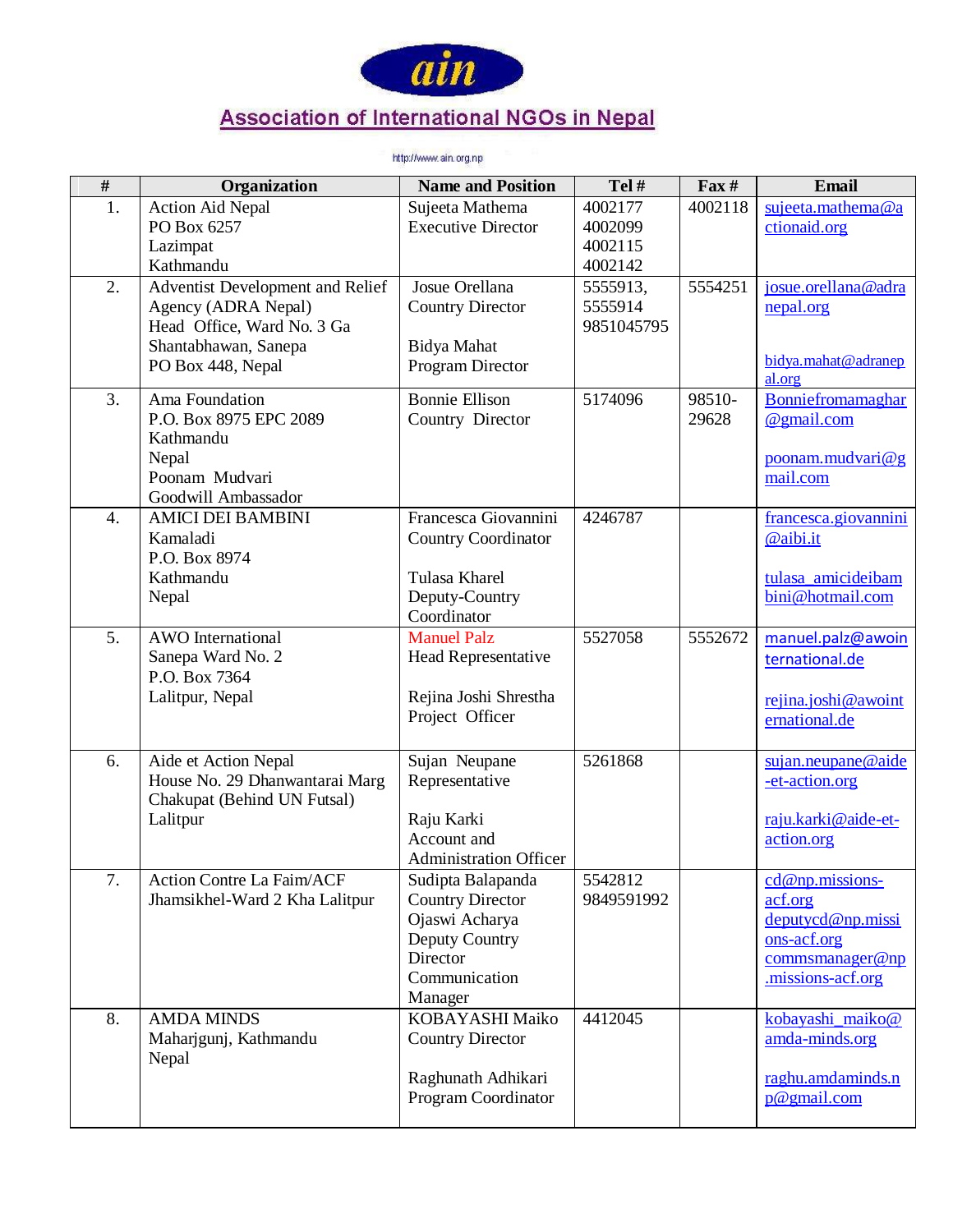| $\#$ | Organization                                                                                                                 | <b>Name and Position</b>                                                | Tel#               | $\Gamma$ ax# | <b>Email</b>                         |
|------|------------------------------------------------------------------------------------------------------------------------------|-------------------------------------------------------------------------|--------------------|--------------|--------------------------------------|
| 9.   | Association for International<br>Solidarity in Asia - ASIA Onlus-                                                            | Mr. Filippo De Monte<br>Country                                         | 9803144581         |              | f.demonte@asia-<br>ngo.org           |
|      | Nepal<br>Lazimpat, Kathmandu                                                                                                 | Representative                                                          | 98511-             |              | n.acharya@asia-                      |
|      | Nepal                                                                                                                        | Nabaraj Acharya<br>Project Manager                                      | 03673              |              | ngo.org                              |
| 10.  | <b>ADARA</b> Dévelopment<br>P O Box 4403                                                                                     | Pralhad Kumar Dhakal<br><b>Country Director</b>                         | 4374577<br>985 111 |              | Pralhad.Dhakal@ad<br>aragroup.org    |
|      | Chapali, Budhanilkantha<br>Kathmandu Nepal                                                                                   | Nepal                                                                   | 4744               |              |                                      |
| 11.  | Arbeiter-Samariter-Bund/ASB<br>TCH Tower, Lazimpat<br>Kathmandu, Nepal                                                       | Nino Gvetadze<br><b>Country Director</b>                                | 9810120969         |              | nino.gvetadze@asb<br>nepal.org       |
| 12.  | <b>ACTED I Act for change I Invest</b><br>in potential<br>Kupondole Heights Road (opposite<br>Summit Hotel), Lalitpur, Nepal | Ginny<br>Haythornthwaite<br><b>Country Director</b>                     | 9823-<br>238840    |              | ginny.haythornthwai<br>te@acted.org  |
| 13.  | AmeriCares Foundation<br>Lalitpur 4, Dhobighat<br>Kathmandu, Nepal                                                           | Rohit Odari<br><b>Country Director</b>                                  | 5153597            |              | ROdari@americares<br>.org            |
| 14.  | <b>BNMT</b><br>Lazimpat<br>PO Box 20564,<br>Kathmandu                                                                        | Dr. Kulesh Bahadur<br>Thapa<br>Country<br>Representative                | 4436434<br>4428240 | 4439108      | kb.thapa@bnmt.org.<br>$\mathbf{np}$  |
| 15.  | <b>BBC</b> Media Action                                                                                                      | Rajesh Parajuli<br>Mona Laczo                                           | 5554092            |              | hrao@bnmtorg.np<br>mona.laczo@np.bbc |
|      | GPO Box 8975, EPC 2554<br>Sanepa Chowk, Lalitpur<br>Nepal                                                                    | <b>Country Director</b>                                                 | 5554082<br>5554073 |              | mediaaction.org                      |
| 16.  | <b>BRAC</b> International<br>Budhanilkantha<br>Kathmandu<br>Nepal                                                            | Khemraj Upadhyaya<br><b>Country Director</b><br><b>Sheetal Tuladhar</b> | 4371064            |              | khemraj@brac.net                     |
|      |                                                                                                                              | <b>Bisiness Development</b><br>and Communications<br>Officer            |                    |              | sheetal.t@brac.net                   |
| 17.  | <b>CECI</b><br>Baluwatar<br>PO Box 2959<br>Kathmandu                                                                         | Keshava Koirala<br>Country<br>Representative                            | 4419412<br>4414430 | 4413256      | keshavak@ceci.ca                     |
|      |                                                                                                                              | Sushma Shrestha.<br>Admin & Finance<br>Officer                          |                    |              | sushma@ceci.ca                       |
| 18.  | <b>CARE</b> Nepal<br>Dhobighat, opposite DAV School,<br>Lalitpur                                                             | Lora Wuennenberg<br><b>Country Director</b>                             | 5522153<br>5522800 | 5521202      | wuennenberg@care.<br>org             |
|      | PO Box 1661, Kathmandu                                                                                                       | Dr. Popular Gentle<br>Program Director                                  |                    |              | Popular.Gentle@car<br>e.org          |
|      |                                                                                                                              | Shivani Dixit<br>Program Support                                        |                    |              |                                      |
|      |                                                                                                                              | Director                                                                |                    |              | shivani.dixit@care.o<br>rg           |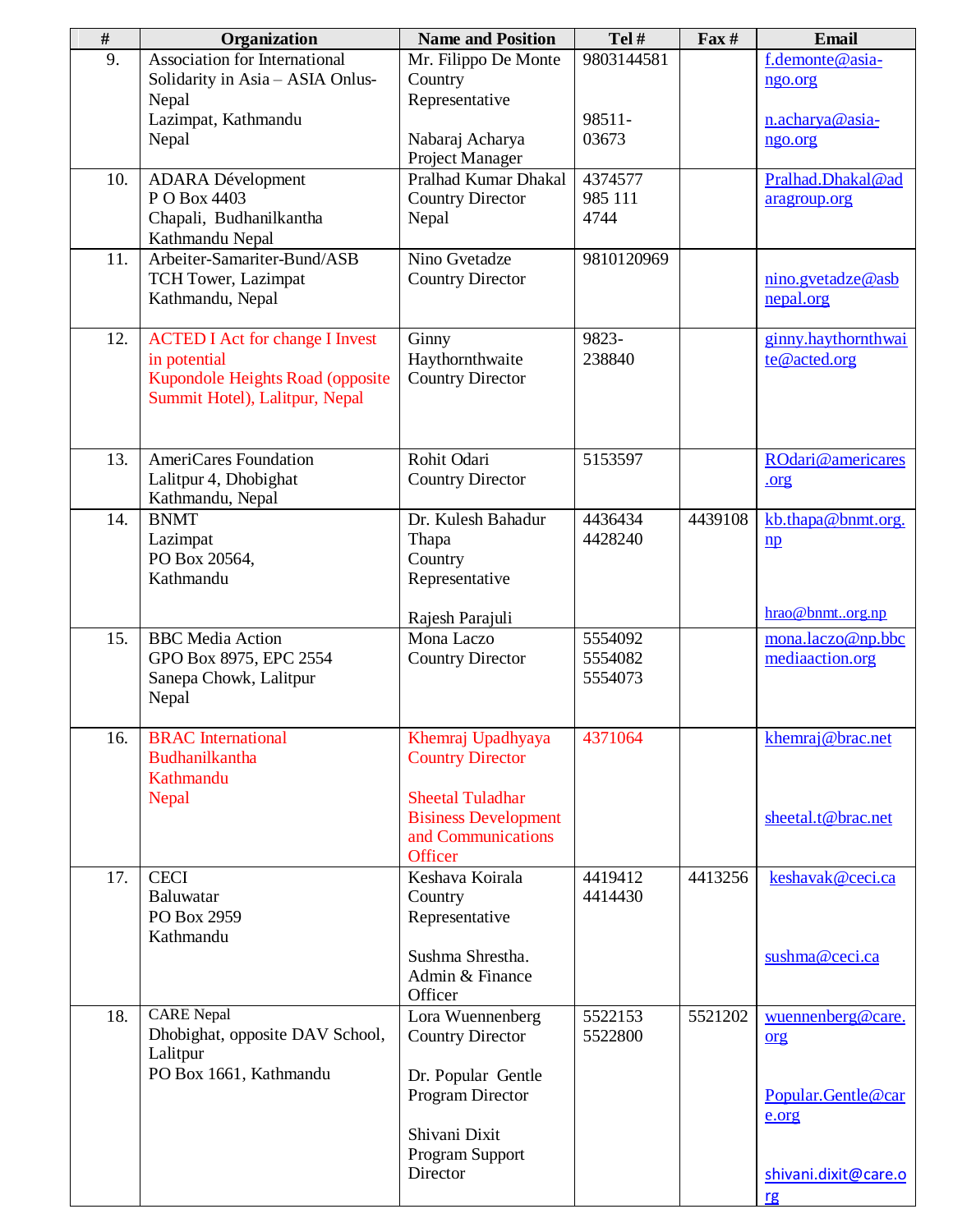| #   | Organization                                                                                             | <b>Name and Position</b>                                               | Tel#                       | $\textbf{Fax} \#$ | <b>Email</b>                             |
|-----|----------------------------------------------------------------------------------------------------------|------------------------------------------------------------------------|----------------------------|-------------------|------------------------------------------|
| 19. | <b>CCS</b> Italy<br>Mokchhya Marg, Dhumbarahi,<br>G.P.O. 8975 E.P.C. 5533                                | <b>Istvan Toth</b><br><b>Country Director</b>                          | 4008657<br>9851209009      |                   | toth@ccsitaly.org                        |
|     | Kathmandu                                                                                                | Subas Karki<br>Administration and<br>Finance Team Leader               |                            |                   | subaskarki@ccsitaly.o<br>rg              |
| 20. | ChildFund Japan<br>New Baneshwor, Mahadevsthan<br>Kathmandu, House No. 110, P.O.                         | Mariko Tanaka<br><b>Country Director</b>                               | 4482899                    |                   | tanaka@childfund.or.j<br>$\mathbf{p}$    |
|     | Box 19659<br>Nepal                                                                                       | Sudeep Sayami<br>Logistic and<br>Administration                        |                            |                   | cfjnepal@mail.com.n<br>$\mathbf{p}$      |
| 21. | <b>Child Protection Centers</b><br>Godawari Minucipility - 8, Kitini,<br>Lalitpur<br>Nepal               | <b>Inge Bracke</b><br><b>Country Director</b>                          | 01-6224660<br>9841410328   |                   | international@cpcs-<br>nepal.org         |
|     |                                                                                                          | Nawaraj Pokharel<br>Deputy<br>Country<br>Director 9801245505           | 9801245505                 |                   | cpcs_int@yahoo.com                       |
| 22. | <b>CBM Nepal Country Office</b><br>Shree Marg, House No. 547<br>Ward No. 2, Lazimpat<br>Kathmandu, Nepal | Prakash Wagle<br>Country Coordinator<br>Shaurabh Sharma                | 4000055<br>9801-<br>166315 |                   | prakashraj.wagle@c<br>bm.org             |
|     |                                                                                                          | Programme Officer                                                      | 9801-<br>180344            |                   | shaurabh.sharma@cb<br>msaro.org          |
| 23. | Center for Reproductive Rights,<br>Kalika Tower, Baluwatar,                                              | Sonali Regmi<br><b>Regional Manager</b>                                | 4411325,<br>98511-         |                   | sregmi@reprorights.<br>org               |
|     | Kathmandu, Nepal                                                                                         | Mahendra Panta<br>Office Manager                                       | 46673                      |                   | mpanta@reprorights.o<br>rg               |
| 24. | Christian Aid Nepal<br>Kathmandu<br>Nepal                                                                | Ram Kishan<br><b>Regional Emergency</b><br>Manager<br>Dipankar Patnaik | 4015672<br>9803890288      |                   | RKishan@christian-<br>aid.org            |
|     |                                                                                                          | Sr. Emergency<br>Programme Manager                                     |                            |                   | DPatnaik@christian<br>-aid.org           |
| 25. | Child Rescue Nepal/CRN<br>(Formerly The Esther Benjamins<br>Trust)<br>Satdobato, Lalitpur                | Jamuna Shrestha<br>Bhattarai<br><b>Country Director</b>                | 9849-<br>694637            |                   | jamuna.shrestha@c<br>hildrescuenepal.org |
|     | Nepal                                                                                                    |                                                                        | 9841-<br>142794            |                   |                                          |
| 26. | <b>CONCERN Worldwide</b><br>Kupondole Height (opposite<br>Summit Hotel) Lalitpur<br>Nepal                | <b>Andrew Pearlman</b><br><b>Country Director</b>                      | 98011-<br>93982            |                   | nepal.cd@concern.n<br>et                 |
|     |                                                                                                          | Thakur Chandra<br>Program Coordinator                                  |                            |                   | nepal.pc@concern.n<br>et                 |
| 27. | <b>Catholic Relief Services/CRS</b><br>Dhobighat, Lalitpur<br>Nepal                                      | Lorraine Bramwell<br>Country<br>Representative                         | 9813-<br>189280            |                   | Lorraine.Bramwell<br>@crs.org            |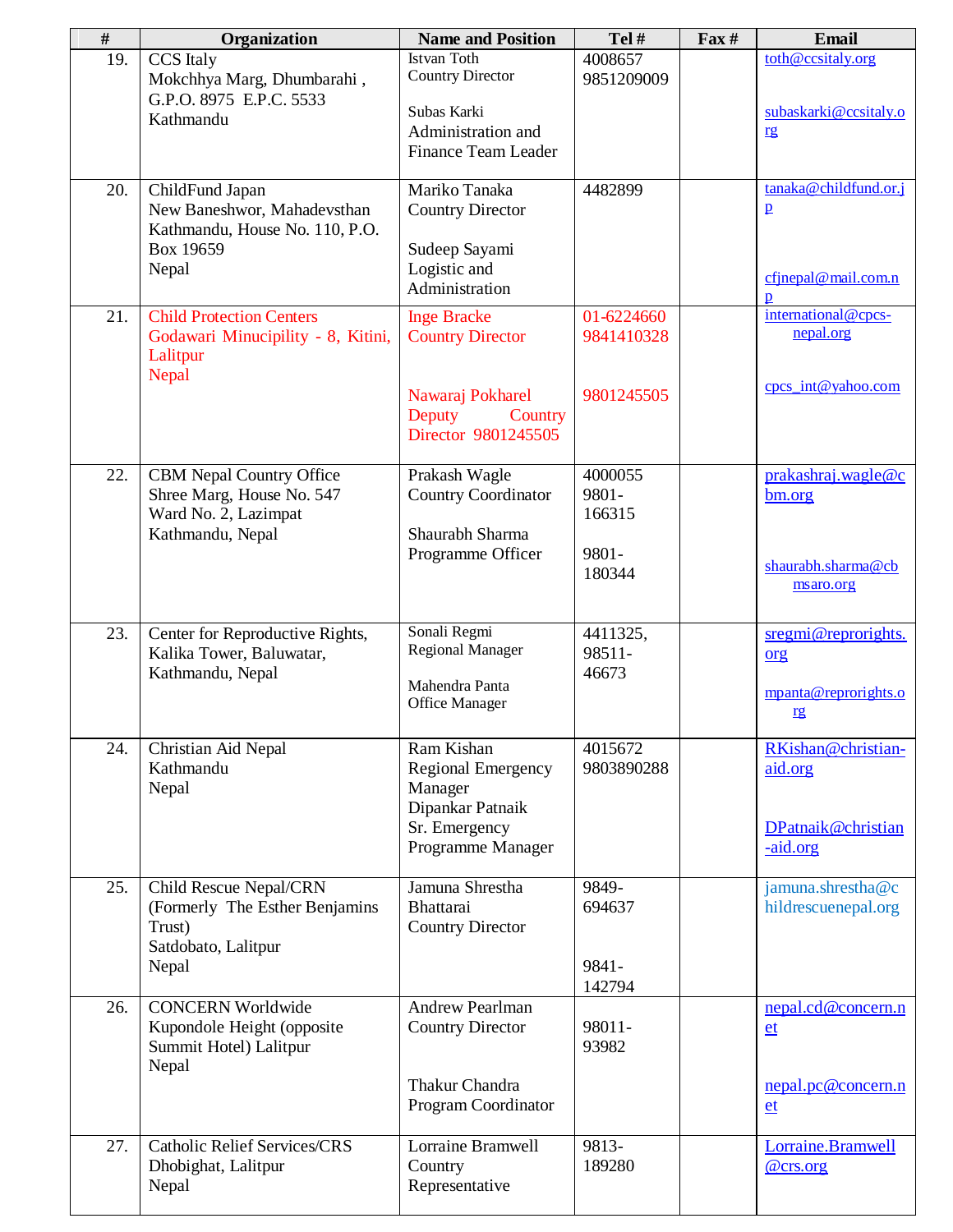| $\#$ | Organization                                                                                                                             | <b>Name and Position</b>                                                                                                                 | Tel#                                     | $\Gamma$ ax# | <b>Email</b>                                                                                |
|------|------------------------------------------------------------------------------------------------------------------------------------------|------------------------------------------------------------------------------------------------------------------------------------------|------------------------------------------|--------------|---------------------------------------------------------------------------------------------|
| 28.  | Chance for Change<br>Jwagal 10 Lalitpur Nepal                                                                                            | <b>Bhim Bahadur BK</b><br><b>Country Director</b>                                                                                        | 5531528                                  |              | Bhim@chanceforch<br>ange.org.uk                                                             |
| 29.  | Dan Church Aid/DCA<br>South Asia<br>Nepal Country Office<br><b>GPO Box 4844</b><br>Ward No-2, Lalitpur<br>Jhamshikhel, Lalitpur<br>Nepal | David Wallace Smith<br>Regional<br>Representative                                                                                        | 5013550<br>9802097800                    | 5013505      | dasm@dca.dk                                                                                 |
| 30.  | Deutsche Welthungerhilfe - Nepal<br>P.O.Box: 20800, Kupondole<br>Height (in front of hotel Summit)<br>Lalitpur - Nepal                   | Asja Hanano<br><b>Country Director</b><br>Surendra Gautam<br>Program Manager                                                             | 9808087474<br>9849485774<br>5552060      |              | asja.hanano@welthun<br>gerhilfe.de<br>Surendra.Gautam@we<br>lthungerhilfe.de                |
| 31.  | <b>Educate The Children</b><br>Dilli Bazaar<br>PO Box 12782, Kathmandu                                                                   | Meera M. Singh Rana<br><b>Country Director</b><br>Neela Malla<br>Admin and Finance<br>Officer                                            | 4431011                                  | 4429081      | educate@mos.com.np<br>adfinetc@mail.com.<br>$\mathbf{np}$                                   |
| 32.  | Enfants & Developpement<br>Chakupat, Lalitpur<br>Post Box No 8975,<br><b>EPC 493</b><br>Nepal                                            | <b>Eloise</b> Jha<br><b>Country Director</b><br><b>Buddhi Kumar</b><br>Shrestha                                                          | 53348632<br>5260597                      |              | eloise.jha@pe-<br>nepal.org<br>buddhi.shrestha@pe-<br>nepal.org                             |
| 33.  | <b>Equal Access International</b><br>P.O. Box 118<br>Jhamsikhel, Lalitpur<br>Nepal                                                       | Upendra Aryal<br><b>Executive Director</b><br><b>Binita Shrestha</b><br>Country<br>Representative<br>Dorothee Stangle<br>Program Manager | 5013563<br>5013509<br>5539138<br>5539139 | 5013561      | uaryal@equalaccess.o<br>rg<br>bshrestha@equalacces<br>s.org<br>dstangle@equalaccess<br>.org |
| 34.  | <b>ECPAT</b><br>Luxembourg in Nepal<br>P. O. Box 8974, CPC 560<br>Baluwater<br>Kathmandu, Nepal                                          | Ashish Sinha<br>Country<br>Representative                                                                                                | 4430864                                  |              | a.sinha@ecpat.lu                                                                            |
| 35.  | FHI360 Nepal<br>Anamika Galli, Baluwatar<br>P.O. Box 8803<br>Kathmandu                                                                   | Bishnu Sapkota<br><b>Country Director</b><br>Anil Kumar Shrestha<br>Finance and<br>Administrative<br>Director                            | 4439595<br>4439671<br>4437173            | 4417475      | bsapkota@fhi360.org<br>ashrestha@fhi360.org                                                 |
| 36.  | Fida International Nepal<br>Bhainsepati<br>Lalitpur P.O. Box 8975 EPC<br>2278<br>Kathmandu - Nepal                                       | Vesa Matto<br><b>Country Director</b><br>Prem Dangi Chettry<br><b>Financial Controller</b>                                               | 5590931                                  |              | vesa.matto@fida.info<br>prem.dangi@fida.org                                                 |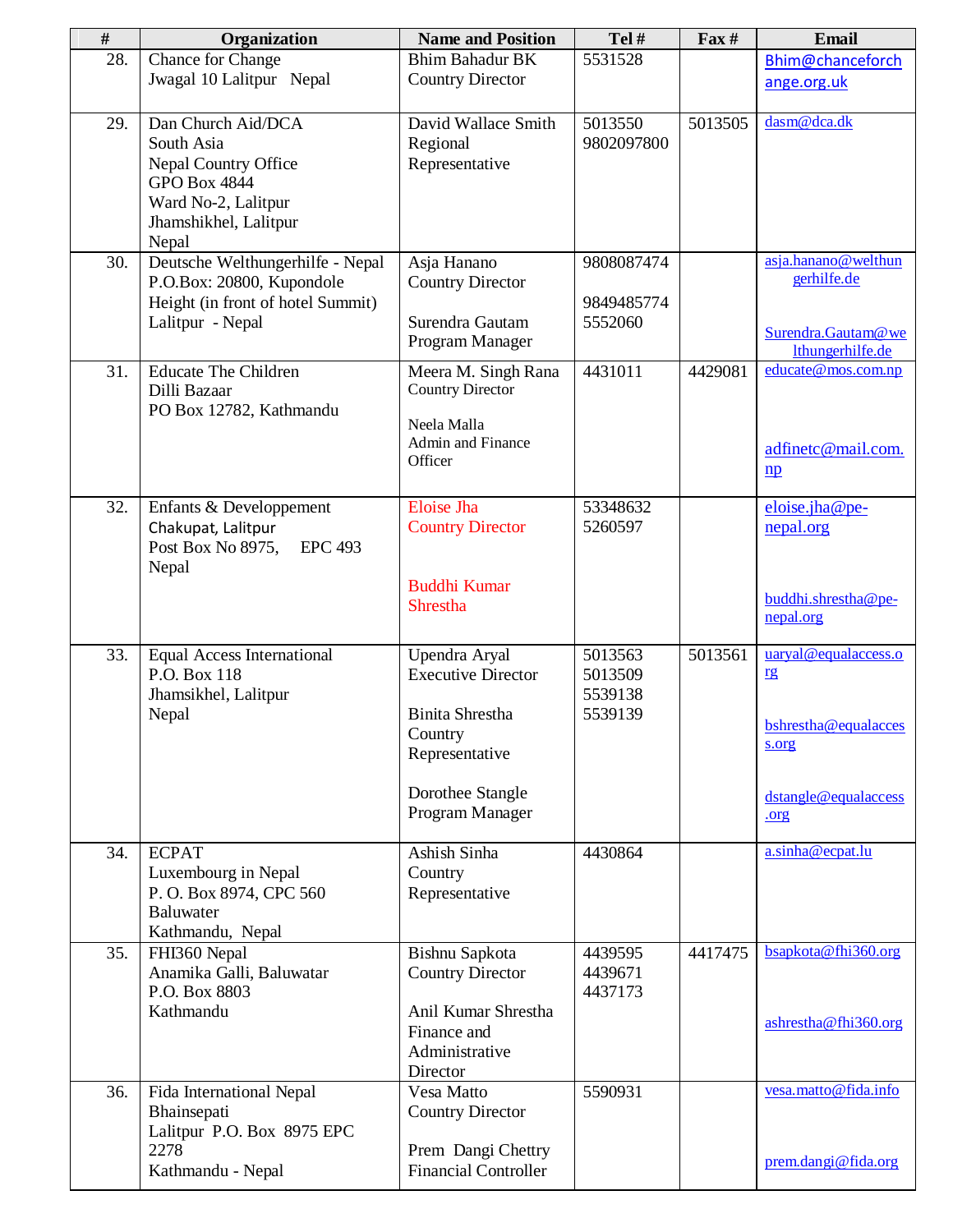| $\#$ | Organization                       | <b>Name and Position</b>   | Tel#       | $\Gamma$ ax# | Email                |
|------|------------------------------------|----------------------------|------------|--------------|----------------------|
| 37.  | Felm Nepal                         | Juha Lind                  | 5529271    | 5528194      | juha.lind@felm.org   |
|      | Jhamsikhel, Lalitpur               | <b>Country Director</b>    | 9801284440 |              |                      |
|      | PO Box No.8975 EPC 2250            |                            |            |              |                      |
|      | Kathmandu Nepal                    |                            |            |              |                      |
|      |                                    | Teressa Juhaninmaki        | 9801284446 |              | teressa.juhaninmaki  |
|      |                                    | Manager for                |            |              | @felm.org            |
|      |                                    | Development                |            |              |                      |
|      |                                    | Cooperation                |            |              |                      |
| 38.  | FAIRMED Foundation, Nepal          | Nirmala Sharma             | 5012670    |              | nirmala.sharma@fair  |
|      | Kalika Marga                       | <b>Country Coordinator</b> |            |              | med.ch               |
|      | Sanepa 2 (Cha), Lalitpur           |                            |            |              |                      |
|      | Nepal                              | <b>Brinda Bhandari</b>     | 9841-      |              |                      |
|      | P.O. Box: 10047                    | Liaison and                | 477449     |              |                      |
|      |                                    | Communication              |            |              | brinda.bhandari@fair |
|      |                                    | Officer                    |            |              | med.ch               |
|      |                                    |                            |            |              |                      |
| 39.  | Foundation for International       | Nobuko Otsuki              | 4415448    |              | nobuko.otsuki@fidr   |
|      | Development Relief/FIDR            | Country                    |            |              | $.$ or. $jp$         |
|      | 193/13 Alkabasti Marg              | Representative             |            |              |                      |
|      | Lainchour, Kathmandu               |                            |            |              |                      |
|      | Nepal                              |                            |            |              |                      |
|      |                                    | <b>Gun Bir Newar</b>       |            |              | gunbir.newar@fidr.   |
|      |                                    | <b>Project Coordinator</b> |            |              | org.np               |
|      |                                    |                            |            |              |                      |
| 40.  | Forget Me Not Australia Golfutar - | Anju Pun                   | 9801-      |              | anjupun@forgetmen    |
|      | Kathmandu Nepal                    | Country                    | 039550     |              | ot.org.au            |
|      |                                    | Representative             |            |              |                      |
| 41.  | Finn Church Aid Foundation         | Lila Bashyal               | 4 000 554  |              | Lila.Bashyal@kirko   |
|      | <b>Nepal Country Office</b>        | <b>Country Director</b>    | 4 000 555  |              | nulkomaanapu.fi      |
|      | GPO Box: 23517, House No           |                            | 98511-     |              |                      |
|      | 539/37                             |                            | 59106      |              |                      |
|      | Gairidhara, Kathmandu Nepal        |                            |            |              |                      |
| 42.  | German Nepalese Help               | Kedar B. Tamang            | 4002288    | 4002287      | gnhanepal@gmail.co   |
|      | Association/GNHA Post Box:         | Country                    |            |              | m                    |
|      | 11825 Ranibari Marga 86,           | Representative             |            |              |                      |
|      | Lazimpat, Kathmandu                |                            |            |              |                      |
|      | Metropolitan City-3 Kathmandu,     |                            |            |              | gnhanepal@wlink.co   |
|      | Nepal                              |                            |            |              | m,np                 |
|      |                                    |                            |            |              |                      |
|      |                                    |                            |            |              |                      |
| 43.  | Group for Transcultural/GRT        | Fabrizio Gaveglio          | 4424315    | 4424610      | gaveglio.fabrizio@li |
|      | Gairidhara 5                       | Country                    | 4424610    |              | bero.it              |
|      | PO Box 23425, Kathmandu            | Representative             |            |              |                      |
|      |                                    |                            |            |              |                      |
|      |                                    | Tilak Shrestha             |            |              | grtnp@vianet.com.n   |
|      |                                    |                            |            |              | $\mathbf{D}$         |
| 44.  | Good Neighbors International,      | Minho Choi                 | 5538758    | 5524478      | minho.choi@goodn     |
|      | Nepal                              | <b>Country Director</b>    | 5520493    |              | eighbors.org         |
|      | GPO Box 8975, EPC 1605             |                            |            |              |                      |
|      | Ekantakuna, Jawalakhel, Lalitpur;  |                            |            |              |                      |
|      | Nepal                              | Sandip Gupta               |            |              |                      |
|      |                                    | Sr. Manager                |            |              | sandip.gupta@good    |
|      |                                    |                            |            |              | neighbors.org        |
|      |                                    | Rupa Mishra                |            |              |                      |
|      |                                    | Sr. Manager                |            |              |                      |
|      |                                    |                            |            |              | rupa.mishra@goodn    |
|      |                                    |                            |            |              | eighbors.org         |
|      |                                    |                            |            |              |                      |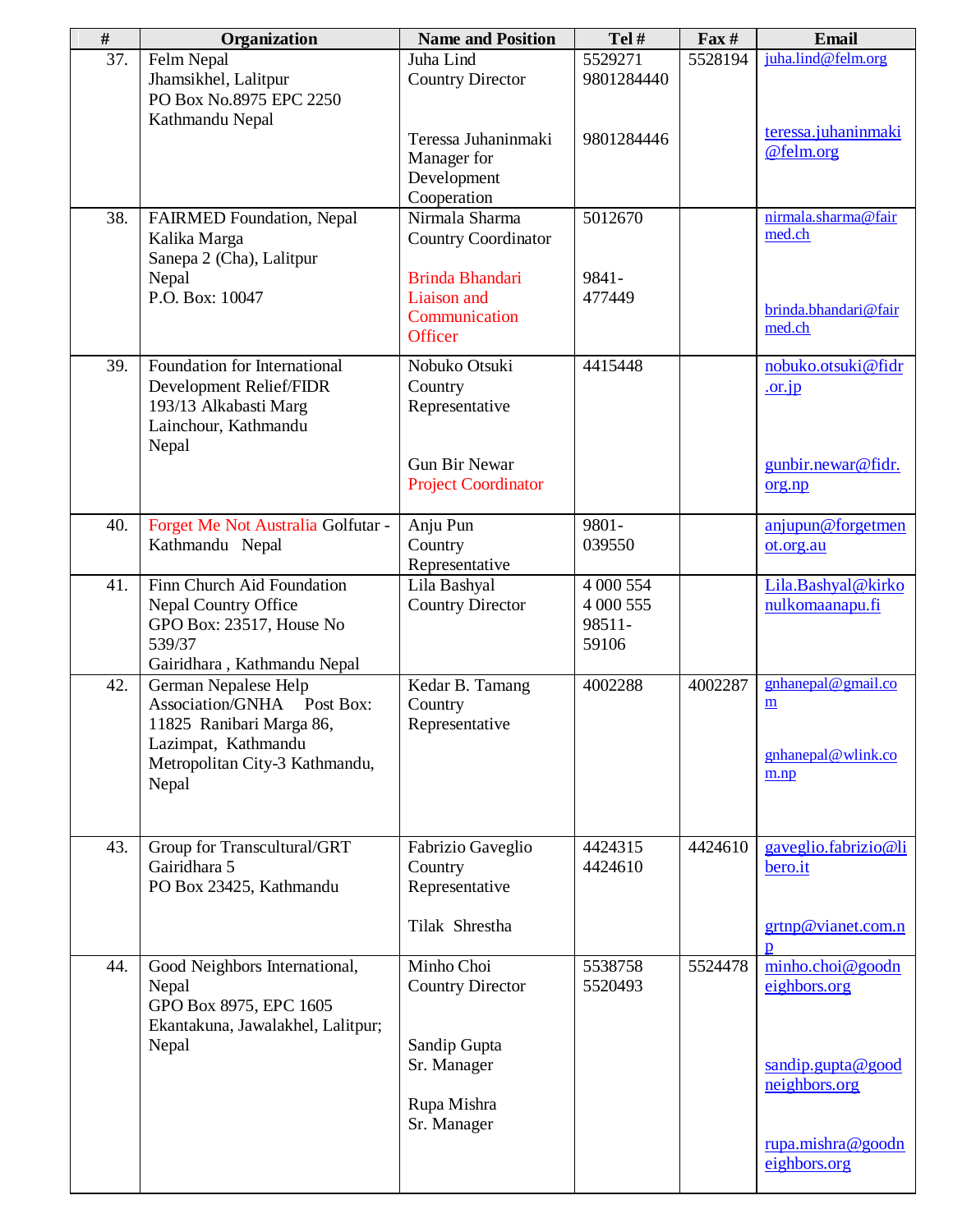| $\#$ | Organization                                                                                        | <b>Name and Position</b>                                                                                   | Tel#                                  | $\Gamma$ ax# | <b>Email</b>                                                                               |
|------|-----------------------------------------------------------------------------------------------------|------------------------------------------------------------------------------------------------------------|---------------------------------------|--------------|--------------------------------------------------------------------------------------------|
| 45.  | <b>Global Fairness Initiatives</b><br>Ekantakuna<br>Lalitpur                                        | Homraj Acharya<br><b>Country Director</b>                                                                  | 5000519                               |              | hacharya@globalfai<br>rness.org                                                            |
|      | Nepal                                                                                               |                                                                                                            |                                       |              |                                                                                            |
| 46.  | Habitat for Humanity<br>Sanepa Chowk, Lalitpur - 2<br>P.O. Box: 24037, Kathmandu<br>Nepal           | Cheryl Groff<br><b>National Director</b><br>Sanu Babu Neupane<br><b>Finance Director</b>                   | 5521182                               | 5520778      | CGroff@habitat.org<br>cherygroff@habitat<br>nepal.org<br>info@habitatnepal.o               |
|      |                                                                                                     |                                                                                                            | 985104107                             |              | rg                                                                                         |
| 47.  | Handicap International<br>Nepal Programme<br>PO Box 10179<br>Maharajgunj, Kathmandu<br>Nepal        | Willy Bergogne<br><b>Country Director</b><br>Sangay Amina<br>Bomzan                                        | 4378482<br>4374609                    | 4376983      | wbergogne@hi-<br>nepal.org<br>abomzan@hi-                                                  |
|      |                                                                                                     | Head of Operations                                                                                         |                                       |              | nepal.org                                                                                  |
| 48.  | Helen Keller International P.O.<br>Box: 3752<br>Green Block<br>Ward No. 10                          | Dale Davis<br><b>Country Director</b><br>Sapana Paudel                                                     | 5260459<br>5260247<br>5260837         | 5260459      | ddavis@hki.org                                                                             |
|      | Chakupat, Patan Dhoka<br>Lalitpur, Nepal                                                            | Administrative<br>Manager                                                                                  |                                       |              | spaudel3@hki.org                                                                           |
| 49.  | Heifer Project International<br>Hattiban, Lalitpur<br>P.O. Box 6043<br>Kathmandu                    | Sumnima Shrestha<br>Communication &<br><b>Resource Mobilization</b><br>Manager                             | 5250554<br>5250841<br>98011-<br>82940 | 5250873      | sumnima.shrestha@<br>heifer.org                                                            |
| 50.  | Helvetas Swiss Intercooperation<br>Nepal<br>Dhobighat 3, Lalitpur<br>PO Box 688, Kathmandu<br>Nepal | Dr. Bharat Pokharel<br><b>Country Director</b><br>Mona Sherpa<br>Deputy Country<br>Director                | 5544337<br>5524926                    | 5531109      | bharat.pokharel@he<br>lvetas.org.np<br>mona.sherpa@helve<br>tas.org.np                     |
| 51.  | HealthRight International<br>Jwagal, Kupondole<br>Ward no. 10<br>Lalitpur, Nepal                    | Hari Bahadur Rana<br>Country Coordinator<br><b>Babita Shrestha</b><br>Finance and Admin<br>Officer         | 5261018                               |              | po@helvetas.org.np<br>hari.rana@healthrig<br>ht.org<br>babita.shrestha@hea<br>lthright.org |
| 52.  | HelpAge International Nepal<br>PO Box 21299<br>Jawalakhel, Lalitpur<br>Kathmandu, Nepal             | <b>Ian Clarke</b><br><b>Country Director</b><br>Pradesh Khaling Rai<br>Senior Officer                      | 5553589<br>5551388                    | 5545623      | ian.clarke@helpage<br>sa.org<br>pradesh.rai@helpag<br>esa.org<br>info.np@helpagesa.<br>org |
| 53.  | International Nepal Fellowship<br>Kathmandu Office<br>Pulchowk, Lalitpur<br>PO Box 1230, Kathmandu  | Chris Drew<br><b>Nepal Country</b><br>Director<br><b>Dhan Prasad Gurung</b><br>Finance & Admin.<br>Manager | 5521183<br>5541063                    | 5526928      | director@nco.inf.org<br>finance.manger@nco.i<br>nf.org                                     |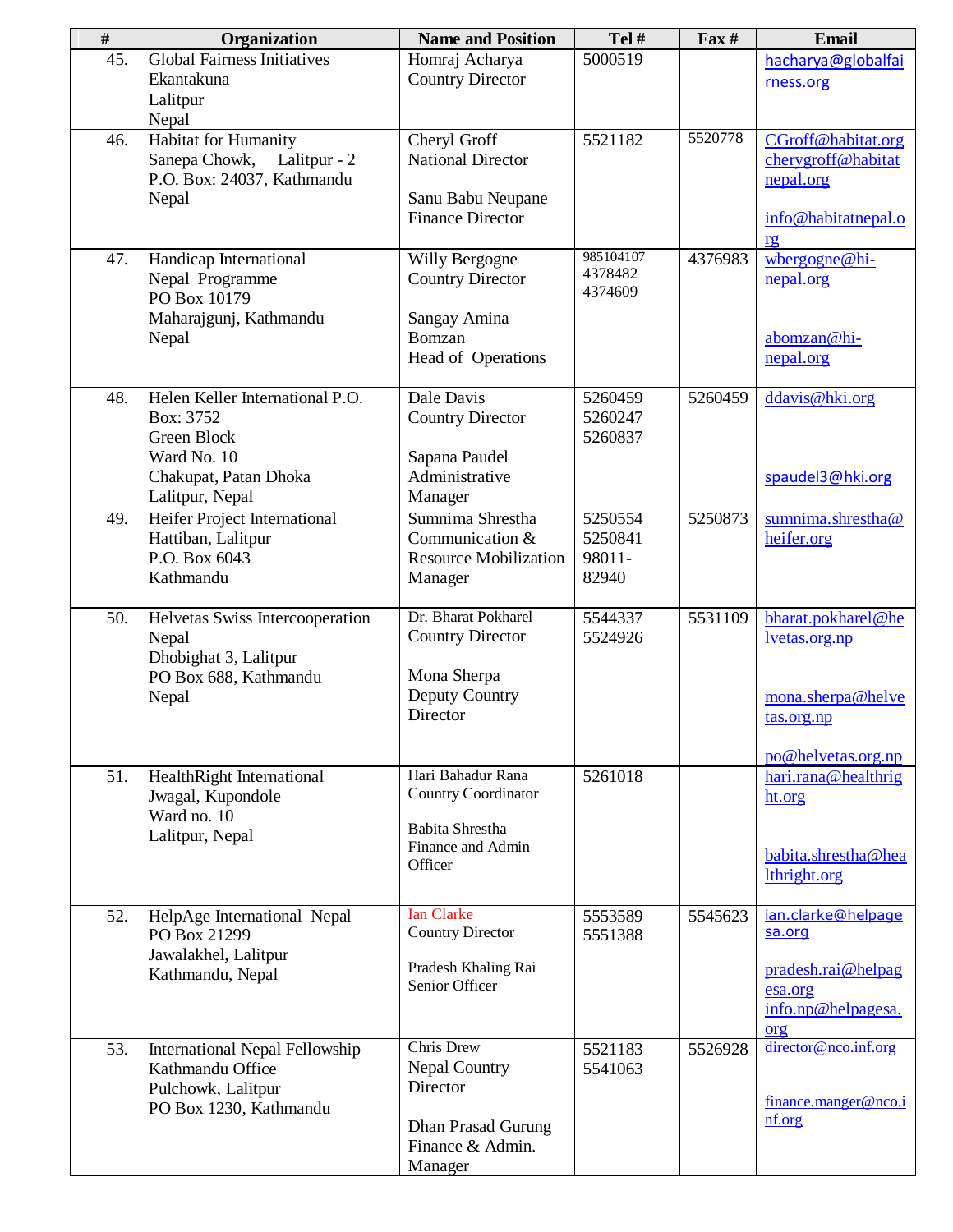| $\#$ | Organization                                                                                                           | <b>Name and Position</b>                                                                                          | Tel#                                | $\Gamma$ ax#      | <b>Email</b>                                   |
|------|------------------------------------------------------------------------------------------------------------------------|-------------------------------------------------------------------------------------------------------------------|-------------------------------------|-------------------|------------------------------------------------|
| 54.  | <b>Interplast Germany</b><br>Sankhu, Kathmandu<br>PO Box 13227                                                         | Dr. Jaswan Shakya<br>Director                                                                                     | 4450304<br>4451608                  | 4450725           | skh@wlink.com.np                               |
| 55.  | <b>International Alert</b><br>P.O. Box 24119<br>Bakhundole, Lalitpur<br>Nepal                                          | Rabindra Gurung<br><b>Country Coordinator</b>                                                                     | 5523620<br>9841473726               | 5528468           | rgurung@internatio<br>nal-alert.org            |
| 56.  | <b>International Development</b><br>Enterprise/Nepal<br>P.O. Box 2674<br>Bakhundole, Lalitpur<br>Nepal                 | Dr. Luke A Colavito<br><b>Country Director</b><br>Komal Pradhan<br>National Program<br>Coordinator                | 5520943<br>5543772<br>5524461       | 5533953           | info@idenepal.org<br>kpradhan@idenepal.<br>org |
| 57.  | <b>International Center for</b><br><b>Transitional Justice/ICTJ</b><br>Sanepa, Lalitpur<br>Nepal                       | Aileen Thomson<br><b>Country Director</b><br>Ananda Bajracharya                                                   | 5524724<br>5524343<br>9841320609    |                   | AThomson@ictj.org<br>ABajracharya@ictj.<br>org |
| 58.  | ICCO COOPERATION, Nepal<br>Office<br>Jhamsikhel, Lalitpur 2<br>Nepal                                                   | <b>Bidyanath Bhurtel</b><br>Country<br>Representative                                                             | 5013550<br>9841-30292               |                   | Bidyanath.bhurtel@<br>icco.cooperation.org     |
| 59.  | Ipas Nepal<br>Kupondole<br>Lalitpur<br>Nepal                                                                           | Dr. Shibesh Chandra<br>Regmi<br><b>Nepal Country</b><br>Director<br>Dirgha Raj Shrestha<br><b>Country Manager</b> | 5521618<br>9851165411               |                   | RegmiS@ipas.org<br>shresthadr@ipas.org         |
| 60.  | International Foundation for<br><b>Electoral Systems Nepal Program</b><br>House #763/68, Lazimpat,<br>Kathmandu, Nepal | <b>Ian Smith</b><br><b>Country Director</b><br>Radhika Regmi                                                      | 4415861<br>4410422                  | 4441548           | Ismith@ifes.org<br>$r$ regmi@ifes.org          |
| 61.  | IM Swedish Development Partner<br>Manbhawan, Lalitpur, In front of<br>CDO Office Lalitpur - Nepal                      | Govinda Neupane<br><b>Country Director</b>                                                                        | 5525202<br>98010-<br>97802          |                   | govindaneupane.soir<br>.nepal@gmail.com        |
| 62.  | IsraAid<br>Baluwater<br>Kathmandu<br>Nepal                                                                             | Ben Dagani<br><b>Nepal Country</b><br>Director                                                                    | 4433384<br>9810-<br>181051          |                   | bdagani@israaid.or<br>$\mathbf{g}$             |
| 63.  | Jhpiego Corporation<br><b>Oasis Building</b><br>Patan Dhoka<br>Lalitpur, Nepal<br>Kathmandu                            | Chandra Rai<br><b>Country Director</b>                                                                            | 5535657                             |                   | Chandra.Rai@jhpie<br>go.org                    |
| 64.  | Kidasha<br>(Former Child Welfare Scheme)<br>Indrapuri Marg, Nagdhunga<br>P.O. Box 399<br>Pokhara 8, Nepal              | Jeremy Southon<br>Country<br>Representative<br>Hitman Gurung                                                      | $061 -$<br>530002<br>98460<br>49991 | $061 -$<br>522085 | jeremy@kidasha.org<br>hitman@kidasha.org       |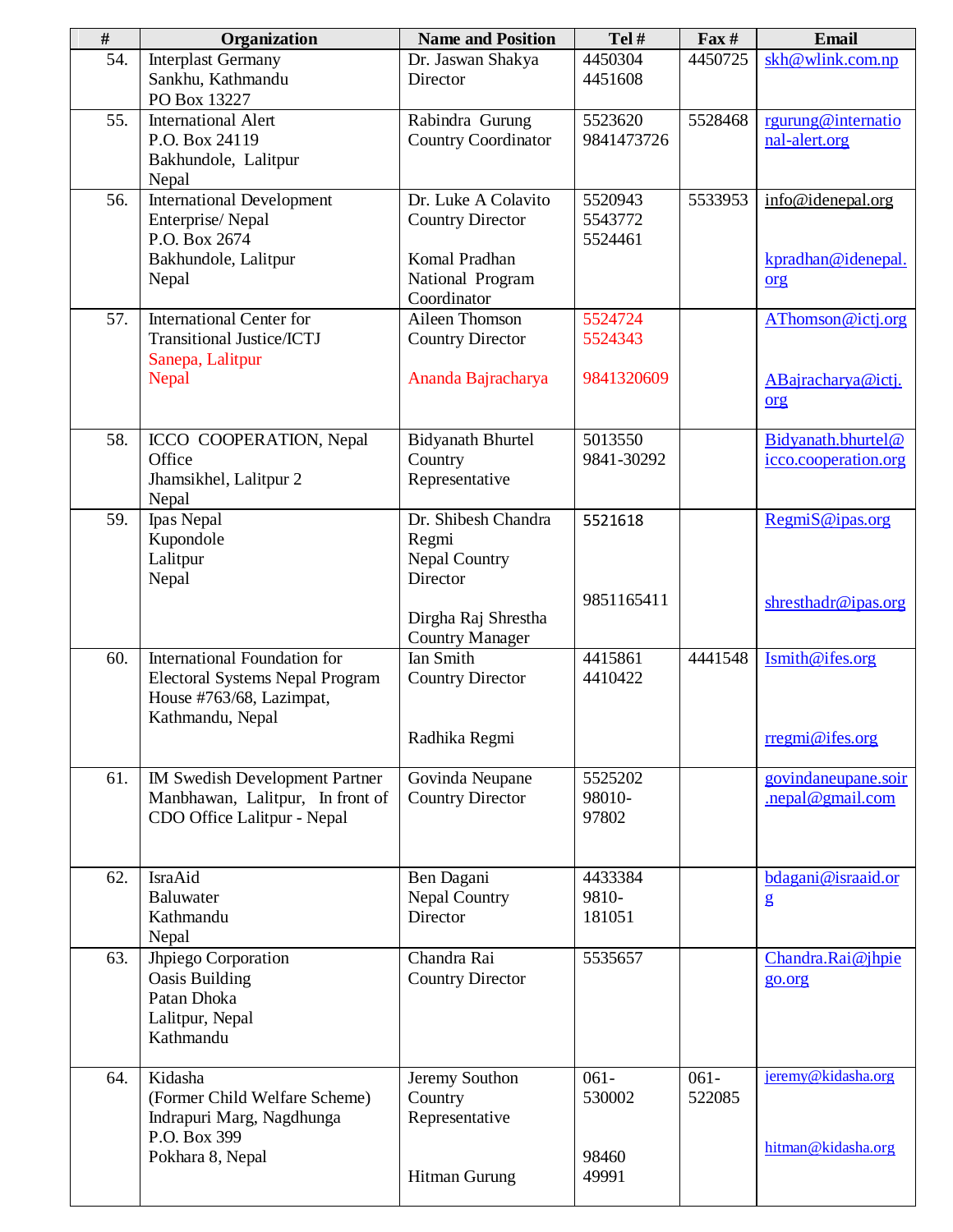| $\#$ | Organization                                                                                          | <b>Name and Position</b>                                                                                                    | Tel#                             | $\Gamma$ ax# | <b>Email</b>                                                                   |
|------|-------------------------------------------------------------------------------------------------------|-----------------------------------------------------------------------------------------------------------------------------|----------------------------------|--------------|--------------------------------------------------------------------------------|
| 65.  | <b>LWF Nepal</b><br>House No 217<br>Chundevi Marg 4, Maharajgunj<br>PO Box 3330, Kathmandu            | Dr. Prabin Manandhar<br><b>Country Director</b>                                                                             | 4720217<br>4720152<br>4721271    | 4720225      | cd.nep@lwfdws.org                                                              |
| 66.  | Lutheran World Relief/LWR<br>Ward No:15<br>Opposite to Mahalaxmi Temple<br>Mahalaxmisthan<br>Lalitpur | Kiran Ojha<br><b>Country Director</b>                                                                                       | 5522656<br>851177928             |              | kiran.lwr@gmail.com                                                            |
| 67.  | Mercy Corps<br>Sanepa, Lalitpur<br>P.O. Box 24374<br>Kathmandu                                        | Sanjay Karki<br>Country Director<br>Julie Koehler<br>Director of Programs                                                   | 5555532<br>5012471               | 5554370      | skarki@mercycorps.<br>org<br>jkoehler@mercycor<br>ps.org                       |
| 68.  | <b>Mission East</b><br>P.O. Box 8975, EPC 2328<br>Jawalakhel, Ward No. 4<br>Nepal                     | <b>Patrick Sweeting</b><br>Country<br>Representative                                                                        | 5538416<br>9851112941            | 5545649      | patrick.sweeting@mis<br>sioneast.org<br>adminassist.nepal@mi<br>ssioneast.org  |
| 69.  | <b>Mennonite Central Committee</b><br>Ekanta Kuna, Lalitpur<br>Nepal                                  | Leah Reesor Keller<br>Country<br>Representative<br>Durga Sunchiuri<br>Program Coordinator<br>Asha Nepali<br>Finance Officer | 01-6924762<br>98511-<br>92063    |              | nepalrep@mcc.org<br>durgasunchiuri@mcc.<br>org<br>ashanepali@mcc.org           |
| 70.  | Medicines du Monde<br>PO Box 3539<br>Sanepa, Lalitpur                                                 | Simon Castro-<br>Wooldridge<br>Country<br>Representative<br>Sita Ram Wagle<br>Program Coordinator                           | 5552994<br>5012023<br>9801058289 |              | genco.nepal@medecin<br>sdumonde.net<br>mdmnep@yahoo.com                        |
| 71.  | Marie Stopes International<br>Dillibazar<br>Kathmandu                                                 | Sophie Hodder<br><b>Country Director</b><br>Suveckshya Shah<br>Advocacy Officer                                             | 4439642<br>4419371<br>4438732    |              | sophie.hodder@marie<br>stopes.org.np<br>suveckshya.shah@<br>mariestopes.org.np |
| 72.  | MyRight-Empowers People with<br><b>Disabilities</b><br>Dhobi Chour,<br>Lazimpat Kathmandu             | Shiva Rayamajhi<br><b>Country Coordinator</b><br>Sujana Shakya<br>Country Coordinator                                       | 4443361                          |              | usrayamajhi@gmail<br>.com<br>sujanashakya@gmai<br>1.com                        |
| 73.  | MountainChild<br>Jawalakhel, Lalitpur<br>Nepal                                                        | Jack Reid<br><b>Executive Director</b><br>Sharad Sharma<br>Program Officer                                                  | 5522802                          |              | jack@mountainchil<br>d.org<br>sharad@mountainch<br>ild.org                     |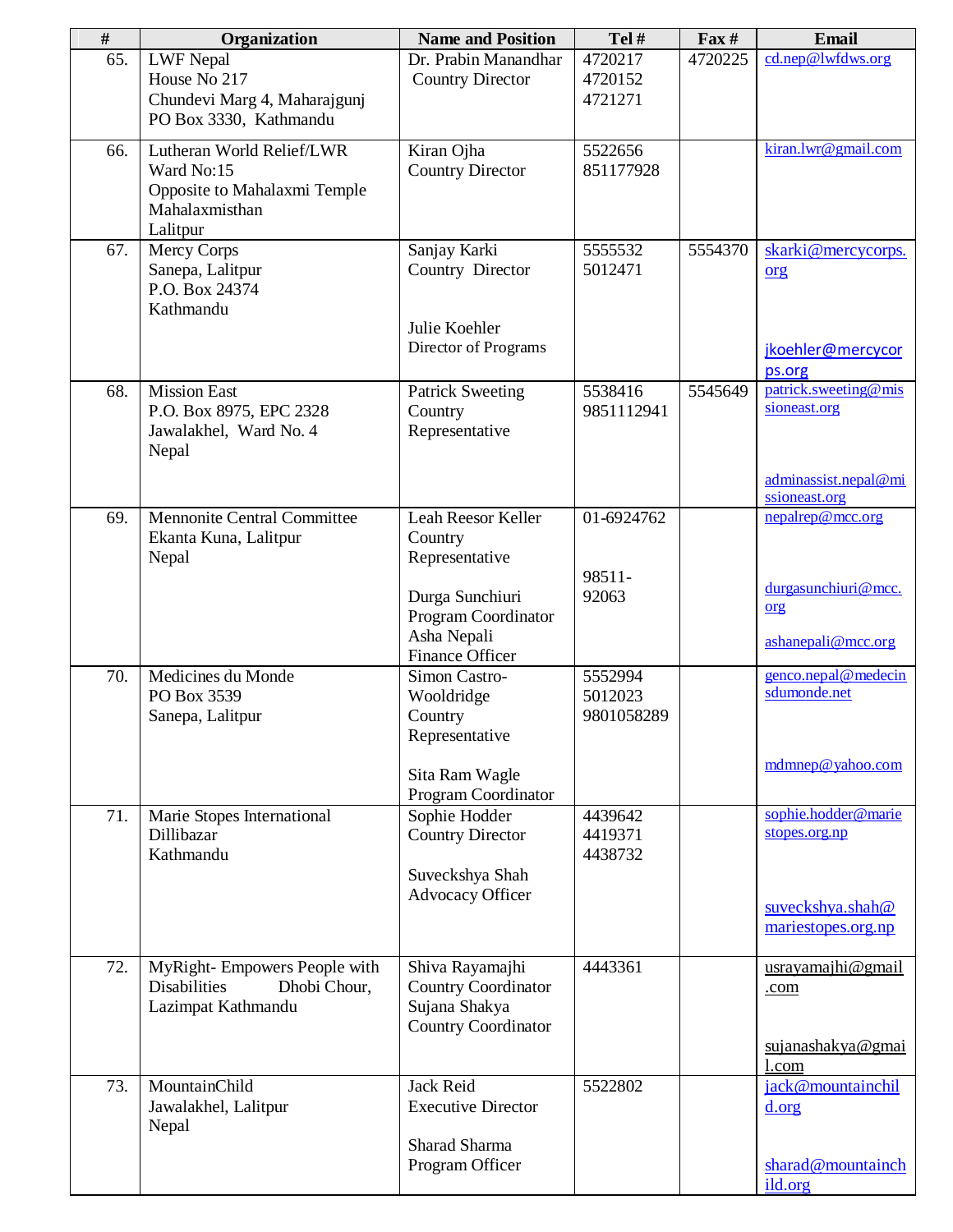| $\#$ | Organization                                                                                                        | <b>Name and Position</b>                                                                              | Tel#                  | $\Gamma$ ax#        | Email                                                                                                            |
|------|---------------------------------------------------------------------------------------------------------------------|-------------------------------------------------------------------------------------------------------|-----------------------|---------------------|------------------------------------------------------------------------------------------------------------------|
| 74.  | <b>MEDAIR</b><br>Jhamsikel, Ward no. 4, Lalitpur,<br>Kathmandu, Nepal                                               | Willem van<br>Amerongen<br>Nepal Country<br>Director                                                  | 981 029<br>7365       |                     | $cd$ -npl@medair.org<br>psm-<br>npl@medair.org                                                                   |
|      |                                                                                                                     | Wendy van<br>Amerongen<br>Project Support<br>Manager                                                  | 9861170424            |                     |                                                                                                                  |
| 75.  | Magic Bus India Foundation<br>Sanepa, Lalitpur<br>Nepal                                                             | Narayan Shrestha<br><b>Country Director</b>                                                           | 5542215<br>5527338    |                     | narayan@magicbusi<br>ndia.org                                                                                    |
| 76.  | Malteser International (MI) Ward<br>No. 3 Pulchowk - Lalitpur<br>Nepal                                              | Dr. Solomon<br>Razafindratandra<br>Country<br>Representative<br>Sitaram Bhatta<br>Program Coordinator | 98510-<br>40218       |                     | solomon.razafindrat<br>andra@malteser-<br>international.org<br>Sitaram.bhatta@mal<br>reser-<br>international.org |
| 77.  | National Democratic Institute/NDI<br>House No. 106, Byayam Marg,<br><b>Bhat Bhateni</b><br>P.O. Box 8975, Kathmandu | Kenza Aqertit<br>Resident Country<br>Director<br>Manish Bisunke                                       | 4442079<br>4438873    | 4442079<br>Ext. 220 | kaqertit@ndi.org<br>mbisunke@ndi.org                                                                             |
| 78.  | Nepal Leprosy Trust<br>Satdobato, Lalitpur<br>PO Box 96, Kathmandu                                                  | Kamal Shrestha<br><b>Chief Executive</b>                                                              | 5151622               | 5151322             | nlt@mail.com.np                                                                                                  |
| 79.  | Netherlands Leprosy Relief/NLR<br>14 Park Lane Jwagal - 10<br>P.O. Box 25270<br>Lalitpur - Nepal                    | Dr. Krishna P. Dhakal<br>Country<br>Representative<br>Deepak Shrestha<br>Finance and Admin<br>Officer | 5261864               | 5261863             | kpdhakal2001@gma<br>il.com<br>nlrcroktm@gmail.c<br><b>om</b><br>$n/r. decay$ deepak2014@g<br>mail.com            |
| 80.  | Nepal Youth Foundation/NYF<br>Ekantakuna, Jawalakhel<br>P.O. Box 10012<br>Kathmandu                                 | Som Paneru<br><b>Executive Director</b>                                                               | 5000059<br>5000118    | 5000076             | som@nepalyouthfo<br>undation.org                                                                                 |
| 81.  | <b>Next Generation Nepal</b><br>Maharajgunj 3, Dharapati<br>Kathmandu-Nepal<br>GPO box 8975, EPC 4023               | Samjyor Lama<br><b>Country Director</b><br>Ram S Shrestha<br>Finance & Office<br>Manager              | 4374766<br>9841405054 |                     | samjyor@nextgener<br>ationnepal.org<br>ram.ngnnepal@gma<br>il.com                                                |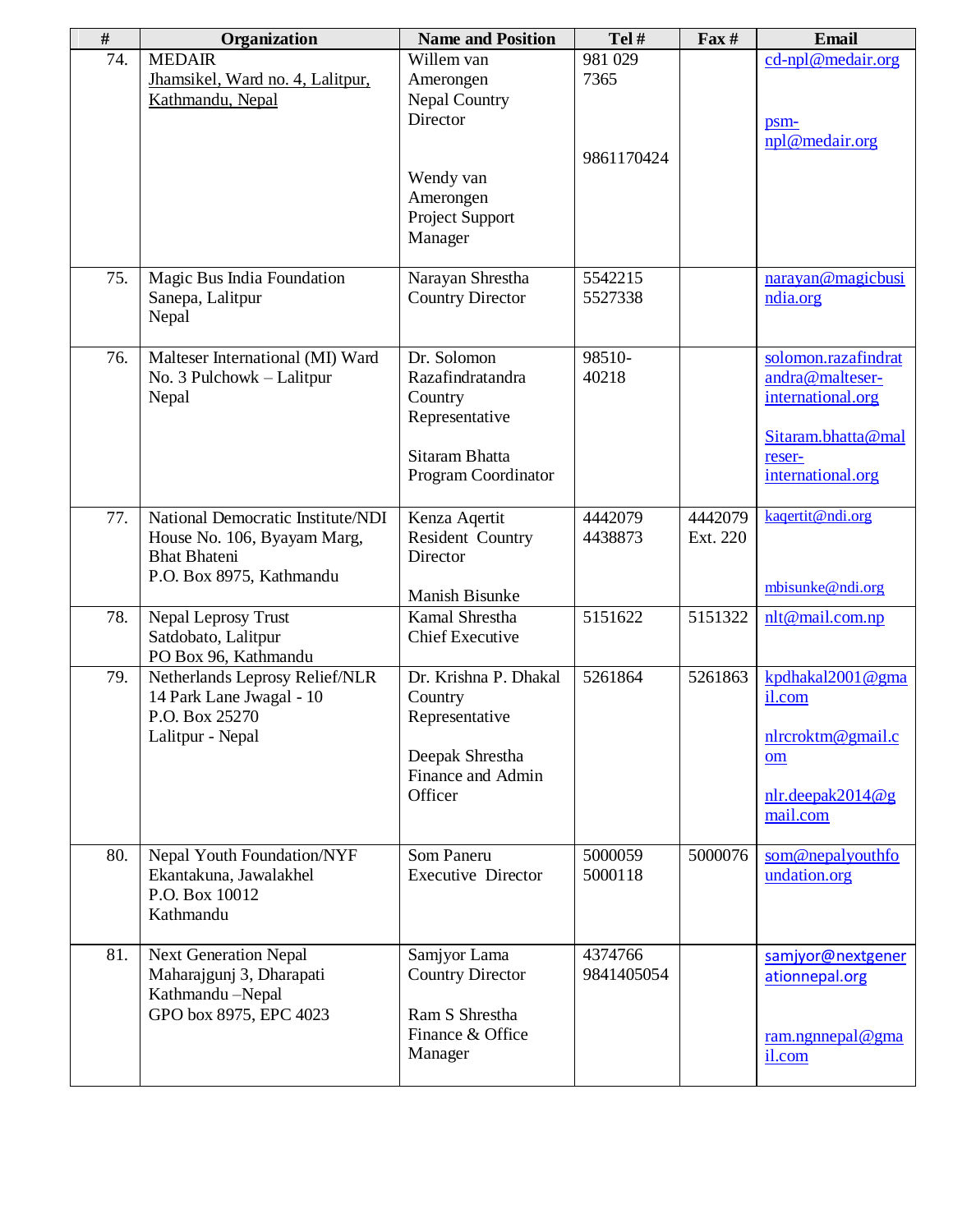| $\#$ | Organization                                                                                                              | <b>Name and Position</b>                                                                             | Tel#                                  | $\textbf{Fax} \#$        | Email                                                                                   |
|------|---------------------------------------------------------------------------------------------------------------------------|------------------------------------------------------------------------------------------------------|---------------------------------------|--------------------------|-----------------------------------------------------------------------------------------|
| 82.  | Norlha - Helping people in the<br>Himalayas<br>P.O. Box 4947<br>Gyaneshwor-Shahid Marg House                              | Dr. Tej Hari Ghimire<br>Head of Regional<br>Mission in Nepal                                         | 4416038<br>9849-<br>194125            |                          | tejhari.ghimire@norlh<br>a.org                                                          |
|      | no 35<br>Kathmandu, Nepal                                                                                                 | Puja Parajuli<br>Admin and Finance<br>Officer                                                        |                                       |                          | puja.parajuli@norlha.<br>org                                                            |
| 83.  | <b>Nick Simons Foundation</b><br>International /NSFI<br>Sanepa, Lalitpur<br>Nepal                                         | Dr. Anil Bahadur<br>Shrestha<br><b>Executive Director</b><br>Taramuni Shakya<br>Administrative       | 5551978                               |                          | anilsh@nsi.edu.np<br>tarams@nsi.edu.np                                                  |
| 84.  | <b>OXFAM GB</b><br><b>Country Program Office</b><br>Jawalakhel 20, Lalitpur<br>PO Box 2500, Kathmandu                     | Manager<br>Cecilia Keizer<br><b>Country Director</b>                                                 | 5530574<br>5542881                    | 5523197                  | ckeizer@oxfam.org.u<br>$\bf{k}$                                                         |
| 85.  | One Heart World-Wide Nepal<br>Maharajgunj, Kathmandu, Nepal                                                               | Dr. Nastu Sharma,<br>Country<br>Representative                                                       | 4416191                               |                          | nsharma@oneheart<br>world-wide.org                                                      |
| 86.  | <b>Population Services</b><br>International/Nepal, PSI/Nepal<br>Krishna Galli, Patan<br>Lalitpur, Nepal<br>GPO Box: 21976 | Natacha Bobin<br>Country<br>Representative                                                           | 5553190<br>5550620                    | 5550619                  | nbobin@psi.org                                                                          |
| 87.  | Plan International Nepal Country<br>Office<br>Maitri Marga,<br>Bakhundole, Lalitpur, PO Box<br>8980, Kathmandu            | <b>Sven Coppens</b><br><b>Country Director</b><br>Khadaga P. Pandey-<br><b>Operations Manager</b>    | 5535560<br>5535580                    | 5536431                  | sven.coppens@plan<br>-international.org<br>$k$ hadaga.pandey@pl<br>an-international.org |
| 88.  | <b>Positive Planet</b><br>Kapan Marg, Maharajgunj<br>Kathmandu<br>Nepal                                                   | <b>Frances Fraser</b><br><b>Operation Director</b><br>Sunita Sharma<br>Program Manager               | 4017617<br>4017621<br>98511-<br>09048 |                          | frances.fraser@posit<br>iveplanet.ngo<br>sunita.sharma@posi<br>tiveplanet.ngo           |
| 89.  | PRACTICAL ACTION South<br>Asia Regional Office<br>Panipokhari Hill Lazimpat,<br>Kathmandu                                 | <b>Achyut Luitel</b><br><b>Country Director</b>                                                      | 4423639<br>4423640                    | 442363<br>$\overline{2}$ | achyut.luitel@practi<br>calaction.org.np<br>info@practicalactio<br>n.org.np             |
| 90.  | Pact<br>P.O Box 24200<br>Sallaghari, Bansbari,<br>Budhanilkantha Sadak<br>Kathmandu.                                      | <b>Russell Pasquale Pepe</b><br><b>Country Director</b><br>Ram Paudel<br>Director of<br>Coordination | 4017571<br>98510-<br>93366            |                          | rpepe@pactworld.or<br>$\mathbf{g}$<br>rcpaudel@pactworl<br>d.org                        |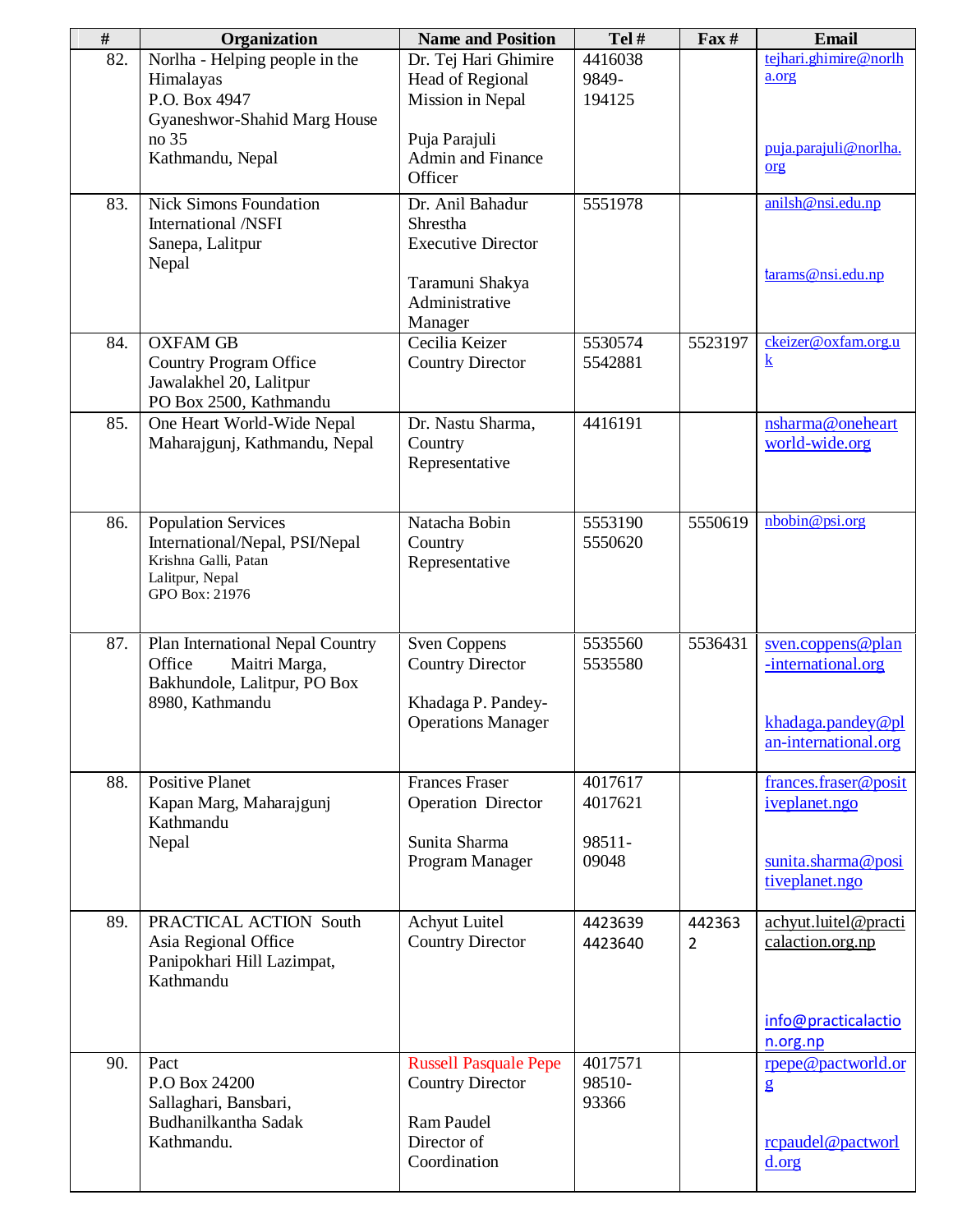| $\#$ | Organization                           | <b>Name and Position</b>          | Tel#               | $\text{Fax} \#$ | <b>Email</b>            |
|------|----------------------------------------|-----------------------------------|--------------------|-----------------|-------------------------|
| 91.  | People in Need (PIN)                   | Daniel Coyle                      | 9824-              |                 | daniel.coyle@peopl      |
|      | Kupondole                              | <b>Country Director</b>           | 132181             |                 | einneed.cz              |
|      | Lalitpur                               |                                   |                    |                 |                         |
|      | Nepal                                  |                                   |                    |                 |                         |
| 92.  | <b>Rural Education And Development</b> | Sanjana Shrestha                  | 4423141            | 4430017         | sanjana@readnepal.or    |
|      | (READ), Baluwater 4 Tempo Park         | <b>Country Director</b>           | 4439858            |                 | $\mathbf{g}$            |
|      | PO Box 11995, Kathmandu                |                                   |                    |                 |                         |
|      |                                        |                                   |                    |                 | info@readnepal.org      |
| 93.  | Room to Read                           | Ujjwal Raj Pokhrel                | 5534116            |                 |                         |
|      | Sanepa Road, Kupondole Lalitpur        | <b>Country Director</b>           | 5553987            |                 | ujjwal.pokhrel@roomt    |
|      | P. B. Box 21103                        |                                   |                    |                 | oread.org               |
|      | Kathamndu                              |                                   |                    |                 |                         |
|      |                                        |                                   |                    |                 |                         |
|      |                                        |                                   |                    |                 |                         |
|      |                                        |                                   |                    |                 | nepal@roomtoread.or     |
|      |                                        |                                   |                    |                 | $\overline{\mathbf{g}}$ |
| 94.  | <b>Restless Development</b>            | Ravindra Shakya                   | 5548192            | 5548292         | ravindra@restlessde     |
|      | House No.7, $2nd$ Cross Street         | <b>Country Director</b>           | 5538242            |                 | velopment.org           |
|      | Jwagal Lalitpur                        |                                   |                    |                 |                         |
|      | PO Box 4892, Kathmandu                 |                                   |                    |                 | moda@restlessdevelo     |
|      |                                        |                                   |                    |                 | pement.org              |
| 95.  | Renewable World UK                     | Lata Shrestha                     | 5520943            |                 | Lata.shrestha@rene      |
|      | Bakhundole, Lalitpur                   | Nepal Program                     | 5543772            |                 | wable-world.org         |
|      | Nepal                                  | Manager                           |                    |                 |                         |
|      |                                        |                                   |                    |                 |                         |
| 96.  | <b>Red Panda Network</b>               | Ang Phuri Sherpa                  | 4415745            | 4410073         | ang.sherpa@redpan       |
|      | Baluwater, Kathmandu                   | <b>Country Director</b>           |                    |                 | danetwork.org           |
|      | Nepal                                  |                                   |                    |                 |                         |
|      |                                        | Damber Bista                      |                    |                 |                         |
|      |                                        | Program Manager                   |                    |                 | damber.bista@redpa      |
|      |                                        |                                   |                    |                 | ndanetwork.org          |
| 97.  | Raleigh International Nepal            | Ram P. Risal                      | 5544325            |                 |                         |
|      | Khumaltar, Lalitpur                    | <b>Country Director</b>           |                    |                 | R.Risal@raleighinte     |
|      | Nepal                                  |                                   |                    |                 | mational.org            |
|      |                                        |                                   |                    |                 |                         |
| 98.  | ReSurge International Nepal            | Dr. Shankar Rai                   | 98510-             |                 | shankar@resurge.or      |
|      | C/o Kirtipur Hospital                  | <b>Country Director</b>           | 51749              |                 | $\mathbf{g}$            |
|      | Kirtipur - Nepal                       |                                   | 9841-              |                 |                         |
|      |                                        | Suman Niroula                     | 295062             |                 | sumanniroula@gma        |
|      |                                        |                                   |                    |                 | il.com                  |
|      |                                        |                                   |                    |                 |                         |
| 99.  | Save the Children                      | Delailah Perez Borja              | 4468128            | 4468132         | Delailah.Borja@sav      |
|      | Airport Gate area<br>Sambhu Marg       | (Lala)<br><b>Country Director</b> | 4468129<br>4468130 |                 | ethechildren.org        |
|      | Kathmandu, Nepal                       |                                   |                    |                 |                         |
|      |                                        | Jagat Khadka                      |                    |                 |                         |
|      |                                        | Dy. Country Director              |                    |                 | jagat.khadka@savet      |
|      |                                        |                                   |                    |                 | hechildren.org          |
|      |                                        |                                   |                    |                 |                         |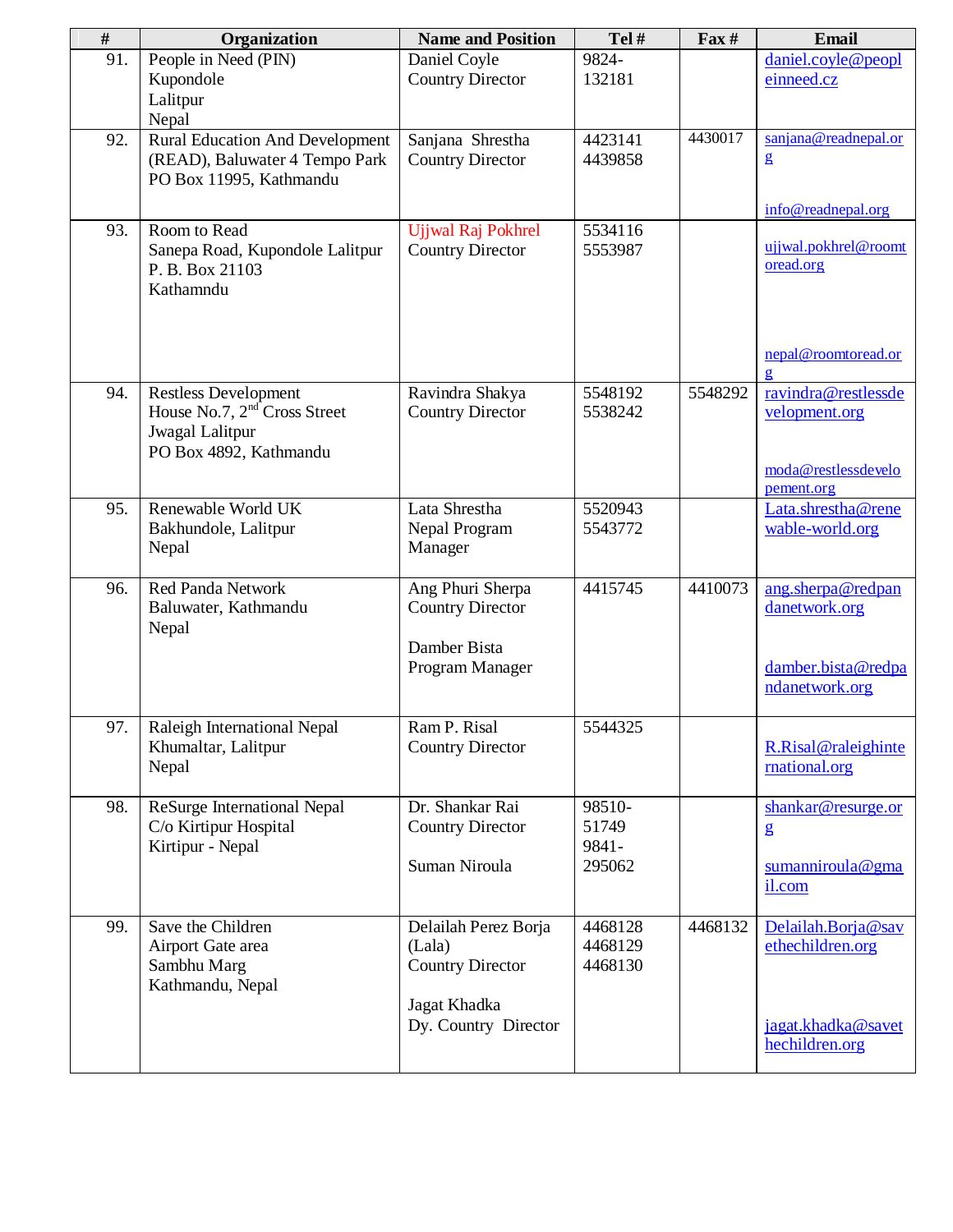| $\#$ | Organization                                                                                              | <b>Name and Position</b>                                                | Tel#                          | $\mathbf{Fax}$ # | <b>Email</b>                                                           |
|------|-----------------------------------------------------------------------------------------------------------|-------------------------------------------------------------------------|-------------------------------|------------------|------------------------------------------------------------------------|
| 100. | Search For Common<br>Ground/SFCG Nepal<br>P.O. Box 24905<br>Lazimpat, Nursery Marg                        | <b>Bhola Prasad Dahal</b><br><b>Country Director</b>                    | 4002010<br>4002011<br>4002012 | 4437152          | bdahal@sfcg.org                                                        |
|      | Nepal                                                                                                     | Sweta Pradhan<br>HR and Admin<br>Manager                                |                               |                  | spradhan@sfcg.org                                                      |
| 101. | Shapla Neer<br>Kandevsthan, Kupondol Lalitpur<br>PO Box 23884, Kathmandu                                  | Toyoaki Komstsu<br>Country<br>Representative<br><b>Bharat Raj Joshi</b> | 5180167<br>5181038            |                  | npoffice@shaplanee<br>r.org                                            |
|      |                                                                                                           | Admin & Finance<br>Officer                                              |                               |                  | bharat@shaplaneer.<br>$org$                                            |
| 102. | Stichting Veldwerk, the<br>Netherlands/SVN<br>GPO Box 8974 CPC 452                                        | Maya Greet Verbist<br>Country<br>Representative                         | 4239900 /1<br>9843447374      |                  | maya@stichtingveld<br>werk.nl                                          |
|      | Kathmandu<br>Nepal                                                                                        | Santosh Basyal<br>Program Manager                                       | 9841450046                    |                  | santoshb.svn@gmai<br>1.com                                             |
| 103. | Saferworld<br><b>GPO Box 13576</b><br>Jhamsikhel, Lalitpur<br>Nepal                                       | <b>Ashim Pandey</b><br>Country Manager<br>Ojaswi Shah                   | 5522491                       |                  | apandey@saferworl<br>d.org.uk                                          |
|      |                                                                                                           | Project Coordinator                                                     |                               |                  | oshah@saferworld.o<br>rg.uk                                            |
| 104. | Shangrilla Home<br>Boudha, Arubari<br>Kathmandu, Nepal                                                    | Willem Becker<br>Country<br>Representative                              | 4478157<br>98510-<br>73835    |                  | wdebecker@hotmail<br>.com                                              |
| 105. | <b>Stromme Foundation</b><br>G.P.O. Box 8975, EPC 1995<br>Sanepa (opposite Grand Bank)<br>Lalitpur, Nepal | Ramesh Shrestha<br><b>Country Coordinator</b><br>Bishnu K Shrestha      | 5536914<br>5529386            |                  | ramesh.shrestha@st<br>romme.org                                        |
|      |                                                                                                           | Programme<br>Coordinator                                                |                               |                  | bishnu.shresthat@st<br>romme.org                                       |
| 106. | SIL International Nepal<br>Sanepa, Lalitpur<br>Nepal                                                      | <b>Daniel Watters</b><br><b>Country Director</b>                        | 5555736                       |                  | director_nepal@sil.<br>org<br>$\underline{\text{admin\_nepal@sil.or}}$ |
|      |                                                                                                           |                                                                         |                               |                  | $\mathbf{g}$                                                           |
| 107. | Sunrise Children's Association<br>Inc/SCAI<br>Bhat Bhatani, Kathmandu<br>Nepal                            | Emma Taylor<br><b>Country Director</b>                                  | 98033-<br>70997               |                  | emma@scai.org.au                                                       |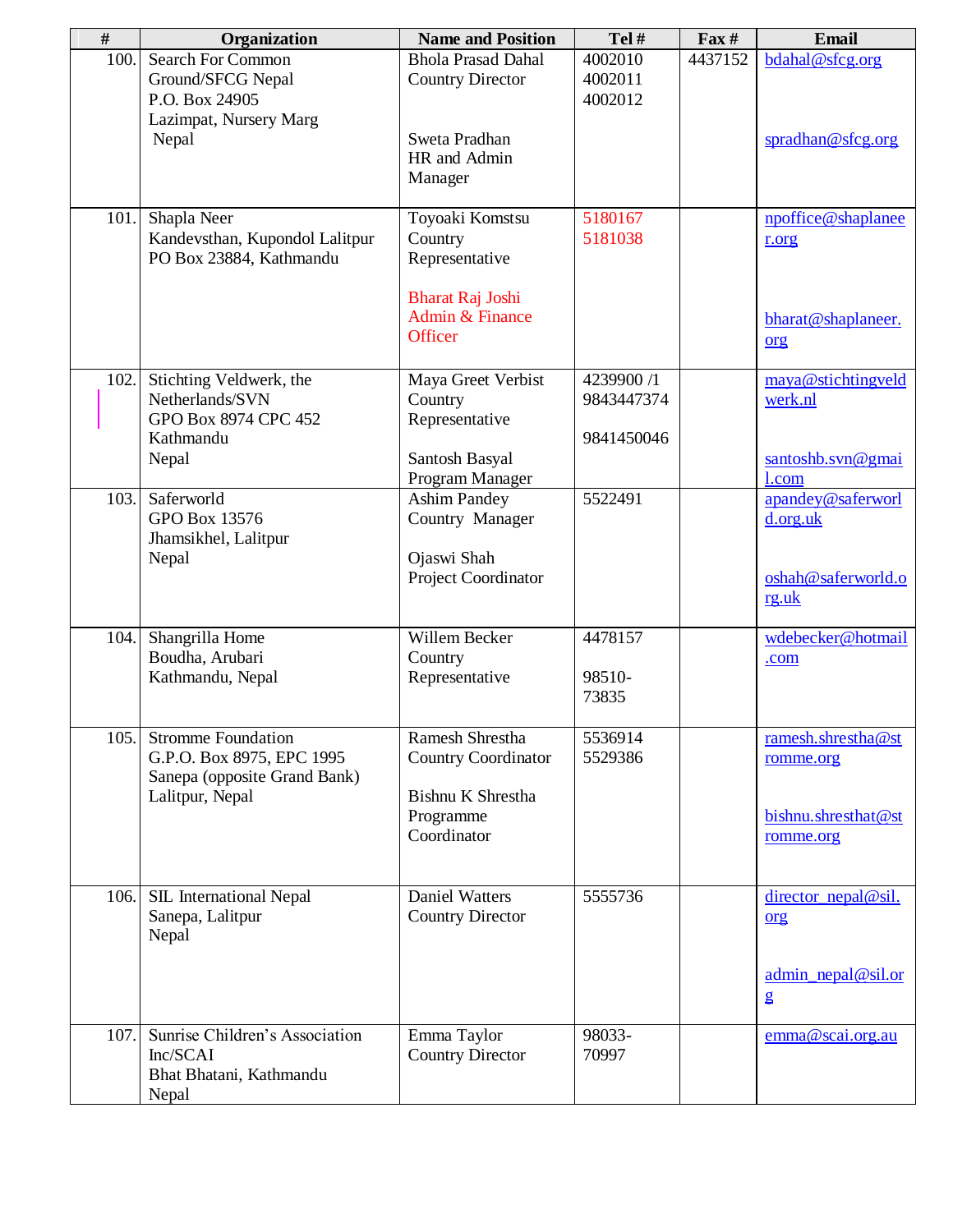| #    | Organization                   | <b>Name and Position</b> | Tel#       | $\Gamma$ ax# | <b>Email</b>             |
|------|--------------------------------|--------------------------|------------|--------------|--------------------------|
| 108. | <b>SNV</b> Nepal               | Peter Newsum             | 5523444    |              | pnewsum@snvworl          |
|      | Bakhundole                     | <b>Country Director</b>  |            |              | d.org                    |
|      | P. B. Box 1966                 |                          |            |              |                          |
|      | Lalitpur, Nepal                | <b>Binu Mathema</b>      |            |              |                          |
|      |                                |                          |            |              | bmathema@snvworl         |
|      |                                |                          |            |              | d.org                    |
| 109. | Samriddha Pahad - UK           | Arun Rana                | 5260585    |              | arun.rana@sp-            |
|      | Chakupat 10                    | <b>Chief Executive</b>   | 5260270    |              | uk.org                   |
|      | Lalitpur, Nepal                | Officer                  | 5261719    |              |                          |
|      |                                |                          |            |              |                          |
|      |                                |                          |            |              |                          |
| 110. | The Asia Foundation            | Dr. George Varughese     | 4418345    | 4415881      | george.varughese@        |
|      | Bhatbhateni                    | Country                  | 4443425    |              | asiafoundation.org       |
|      | PO Box 935, Kathmandu          | Representative           |            |              |                          |
|      |                                |                          |            |              |                          |
|      |                                | Nandita Baruah           |            |              |                          |
|      |                                | Deputy Country           |            |              | nandita.baruah@asi       |
|      |                                | Representative           |            |              | afoundation.org          |
|      |                                |                          |            |              |                          |
| 111. | The Mountain Institute         | Meeta S Pradhan          | 4419356    | 4410073      | mpradhan@mountai         |
|      | P.O. Box 2785                  | Director, Himalayan      | 4414237    |              | n.org                    |
|      | Baluwatar, Kathmandu           | Program                  |            |              |                          |
|      |                                |                          |            |              |                          |
|      |                                | Purushotam Bhattarai     |            |              |                          |
|      |                                | Finance & Admin          |            |              | pbhattarai@mountai       |
|      |                                | Officer                  |            |              | n.org                    |
| 112. | The Umbrella Foundation        | Kyle Mohamed             | 4670932    |              | kyle@umbrellanepa        |
|      | Swoyambhu 15, Kimdol           | <b>Country Director</b>  | 9808108561 |              | 1.org                    |
|      | Kathmandu                      |                          |            |              |                          |
|      |                                |                          |            |              |                          |
| 113. | The dZi Foundation             | <b>Ben Ayers</b>         | 5536140    |              | ben@dzifoundation.       |
|      | Jawalakhel P.O. Box 8975       | <b>Country Director</b>  |            |              | org                      |
|      | E.P.C. 2007                    |                          |            |              |                          |
|      | Kathmandu, Nepal               | Ang Chokpa Sherpa        | 9741080074 |              |                          |
|      |                                | Nepal Director           |            |              | chokpa@dzifoundat        |
|      |                                |                          |            |              | <u>ion.org</u>           |
|      |                                |                          |            |              |                          |
|      | 114. The Leprosy Mission       | Shovakhar Kandel         | 5574354    |              |                          |
|      | Nepal/TLMN                     | <b>Country Director</b>  |            |              | shovakhark@gmail.        |
|      | Tika Bhairab, Lele             |                          |            |              | com                      |
|      | Lalitpur, Nepal                |                          |            |              |                          |
| 115. | The Nepal Trust                | Jeroen van den Bergh     | 4372354    |              | jeroen@nepaltrust.o      |
|      | <b>Bansbari</b>                | <b>Country Director</b>  |            |              | rg                       |
|      | Kathmandu - Nepal              |                          |            |              |                          |
| 116. | Terre des Hommes               | Sebastian Zug            | 4100622    |              | sebastian.zug@tdh.c      |
|      | Bluebird Complex, Tripureshwor | Country                  | 98510-     |              | $\underline{\mathbf{h}}$ |
|      | PO Box 2430, Kathmandu         | Representative           | 35583      |              |                          |
|      | Nepal                          |                          |            |              |                          |
|      |                                | Shrinkhala Thapa         |            |              |                          |
|      |                                | Deputy Country           |            |              | shrinkhala.thapa.tdh     |
|      |                                | Representative           |            |              | @gmail.com               |
|      |                                |                          |            |              |                          |
|      |                                | Kamal Lama               |            |              |                          |
|      |                                |                          |            |              | kamal.lama.tdh@g         |
|      |                                |                          |            |              | mail.com                 |
|      |                                |                          |            |              |                          |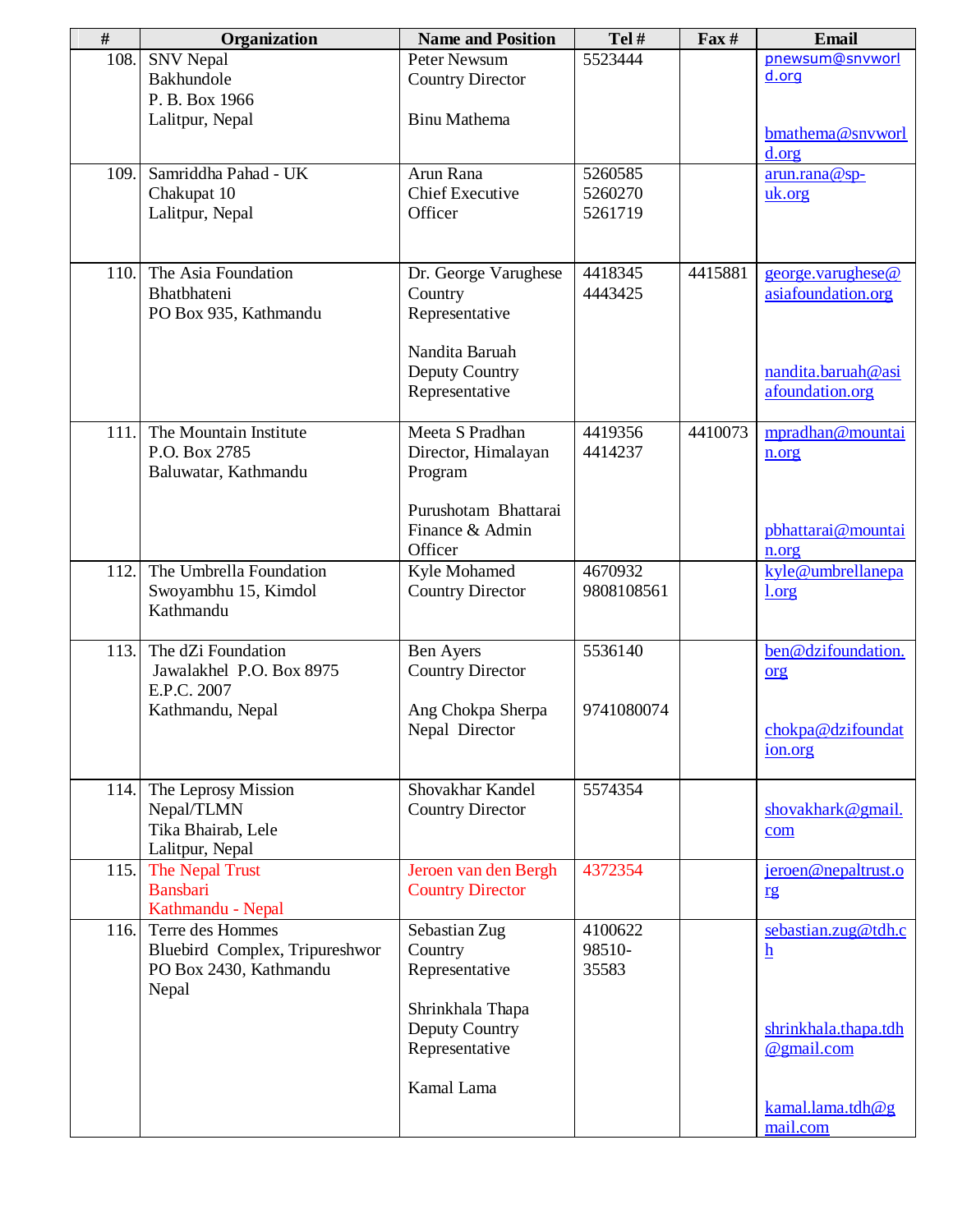| $\#$ | Organization                                                                                                                     | <b>Name and Position</b>                                                                                     | Tel#                                  | $\Gamma$ ax# | Email                                                    |
|------|----------------------------------------------------------------------------------------------------------------------------------|--------------------------------------------------------------------------------------------------------------|---------------------------------------|--------------|----------------------------------------------------------|
| 117. | <b>Tearfund Nepal</b><br>Sanepa, Lalitpur<br>GPO 8975, EPC: 651<br>Kathmandu<br>Nepal                                            | Douwe Dijkstra<br>Country<br>Representative<br>Pranaya Chhetri<br>Dy. Country Director                       | 5547035<br>5535141<br>9810-<br>338203 |              | nepal-<br>cd@tearfund.org<br>Pranaya.Chhetri@te          |
|      |                                                                                                                                  |                                                                                                              |                                       |              | arfund.org                                               |
| 118. | Tevel b'Tzedek (TEVEL)<br>P.O Box 20927<br>Swoyambhu, Kathmandu<br>Nepal                                                         | Dr. Bishnu P<br>Chapagain<br><b>Country Director</b>                                                         | 4672854<br>9851100095                 |              | bishnu.tevel@gmail.<br>com                               |
| 119. | Terre des Hommes Germany<br>Pulchowk - Lalitpur Nepal                                                                            | Shyam Krishna<br>Shrestha Country<br>Coordinator                                                             | 5010519                               |              | tdhgermanynepal@<br>gmail.com                            |
| 120. | United Mission to Nepal<br><b>PO Box 126</b><br>Thapathali, Kathmandu<br>Nepal                                                   | Joel Hafvenstein<br><b>Executive Director</b>                                                                | 4228118<br>4228060                    | 4225559      | ed@umn.org.np                                            |
| 121. | VSO Nepal Country Office<br>Sanepa<br>PO Box 207, Kathmandu<br>Nepal                                                             | <b>Jay Shankar Lal</b><br>Country Director<br>Farina Banu<br><b>Head of Operations</b><br>and Human Resource | 5541469/<br>5521616                   | 5524743      | jay.lal@vsoint.org<br>Farina.Banu@vsoint<br>.org         |
| 122. | WaterAid<br>JM Road 10, Pabitra Tole<br>Nakkhipot - 14<br>PO Box 20214<br>Lalitpur - Nepal                                       | Tripti Rai<br>Country<br>Representative                                                                      | 5574210<br>5572864<br>5573365         | 5547420      | triptirai@wateraid.org<br>wateraidnepal@wat<br>eraid.org |
| 123. | World Education<br>Ratopool<br>PO Box 937<br>Kathmandu, Nepal                                                                    | Helen Sherpa<br><b>Country Director</b>                                                                      | 4422385<br>4422386                    | 4415303      | helen_sherpa@worlde<br>d.org                             |
| 124. | World Neighbours<br>Docha Marg<br>House No. 62, Baluwatar<br>PO Box 916, Kathmandu                                               | Srijana Karki<br>Regional Director for<br>South Asia                                                         | 4417272<br>4414715                    | 4414715      | skarki@wn.org<br>infoasia@wn.org                         |
| 125. | World Vision International Nepal<br>5th Floor, Karmachari<br>Sanchaykosh Bhawan,<br>Lagankhel, Lalitpur<br>PO Box 21969<br>Nepal | Liz Satow<br><b>Country Director</b>                                                                         | 5548877                               | 5013570      | liz_satow@wvi.org                                        |
| 126. | World Wildlife Fund<br>Maharajgunj<br>PO Box 7660<br>Kathmandu, Nepal                                                            | Anil Manandhar<br>Country<br>Representative<br>Pooja Basnet                                                  | 4430736<br>4434820<br>4434970         | 4438458      | anil.manandhar@w<br>wfnepal.org<br>pooja.basnet@wwfn     |
|      |                                                                                                                                  |                                                                                                              |                                       |              | epal.org<br>info@wwfnepal.org                            |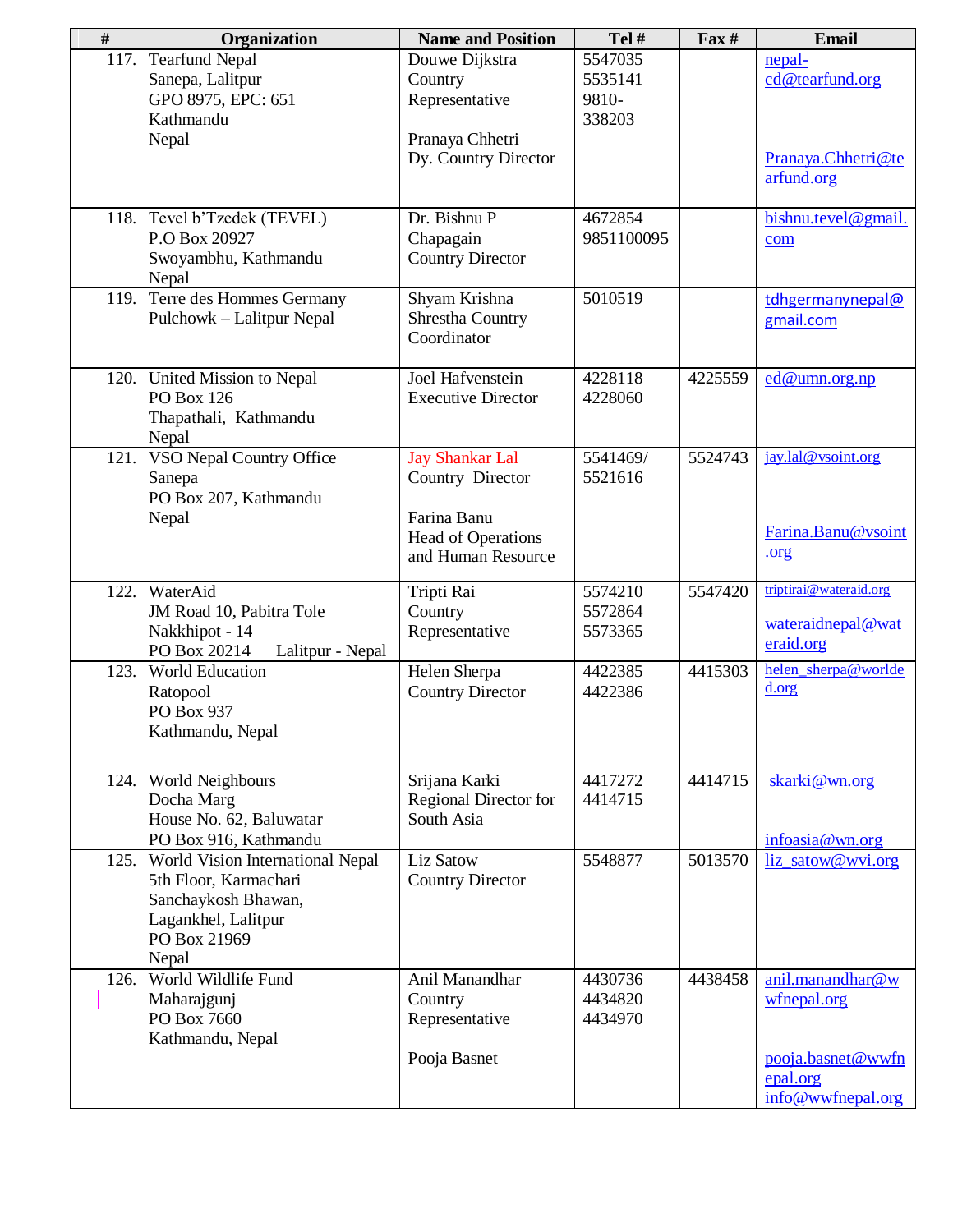| #    | Organization                                                                                            | <b>Name and Position</b>                                    | Tel#                       | $\mathbf{F}$ ax # | <b>Email</b>                                                          |
|------|---------------------------------------------------------------------------------------------------------|-------------------------------------------------------------|----------------------------|-------------------|-----------------------------------------------------------------------|
| 127. | Winrock International<br>House no.1103/68<br>P.O.Box: 1312                                              | <b>Binod P Shrestha</b><br>Director                         | 4467087<br>4467104         | 5539031           | binod@winrock.org                                                     |
|      | Pashupati Colony<br>Mid-Baneshwor<br>Kathmandu, Nepal                                                   | <b>Bibha Pradhan</b>                                        | 5526659<br>5543017         |                   | bibha.pradhan@win<br>rock.org                                         |
| 128. | <b>World Mobilization Brazil</b><br>Hattigauda, Kathmandu<br>Nepal                                      | Silvio Silva<br><b>Country Director</b>                     | 4374048                    |                   | silvionepal@hotmai<br>1.com                                           |
|      |                                                                                                         | Mamta Tamang                                                | 98510-<br>40073            |                   | worldmobilization@<br>yahoo.com                                       |
| 129. | We World Onlus<br>Manbhawan, Lalitpur Sub-<br>Metropolitan City, 5 Nepal                                | Marta Volpi<br>Country<br>Representative                    | 5523665                    | 5523655           | marta.volpi@wewor<br>ld.it                                            |
|      |                                                                                                         | Laura Ferradino                                             |                            |                   | nepal@weworld.it                                                      |
| 130. | <b>International Medical Corps/IMC</b><br>Baluwatar, Kathmandu<br>Nepal                                 | <b>Jolene Mullins</b><br><b>Country Director</b>            | 4410430                    |                   | jmullins@International<br>MedicalCorps.org                            |
|      |                                                                                                         | <b>Binod Shrestha</b><br><b>Human Resources</b><br>Manager  | 9810183833                 |                   | bshrestha@international<br>medicalcorps.org                           |
|      |                                                                                                         | Sheela Lama<br><b>Office Assistant</b>                      | 9843766532                 |                   | slama@internationalmed<br>icalcorps.org                               |
| 131. | <b>MEDICAL Teams International</b><br>Bhaisepati<br>Lalitpur, Nepal                                     | <b>Anders Norcutt</b><br><b>Country Director</b>            | 981 0053<br>682            |                   | anorcutt@medicalte<br>ams.org                                         |
| 132. | Islamic Relief Worldwide<br>Kathmandu<br>Nepal                                                          | Talha Jamal<br><b>Sr. Program Manager</b>                   | 9860<br>889239             |                   | talha.jamal@irworld<br>wide.org                                       |
|      |                                                                                                         | Nisha Aryal<br><b>Finance Officer</b><br><b>Nicky Thapa</b> |                            |                   | nisha.aryal@islamic<br>-relief.org.in                                 |
|      |                                                                                                         | Logistics & Admin<br>Officer                                |                            |                   | Nicky.Thapa@islam<br>ic-relief.org.in                                 |
| 133. | Diakonie Katastrophenhilfe<br>(EWDE-DKH)<br>Kupondole, Lilaghar Chowk,<br>Lalitpur -1, Kathmandu, Nepal | Pinar Gokgun-<br>Country<br>Representative                  | 5521749<br>981 015<br>2349 |                   | pinar.gokgun@diak<br>onie-<br>katastrophenhilfe.or<br>$\mathbf{g}$    |
|      |                                                                                                         | Sita Subedi<br>Finance and Admin<br>Coordinator             | 9841-<br>537482            |                   | sita.subedi@diakoni<br>$e-$<br>katastrophenhilfe.or<br>$\overline{2}$ |